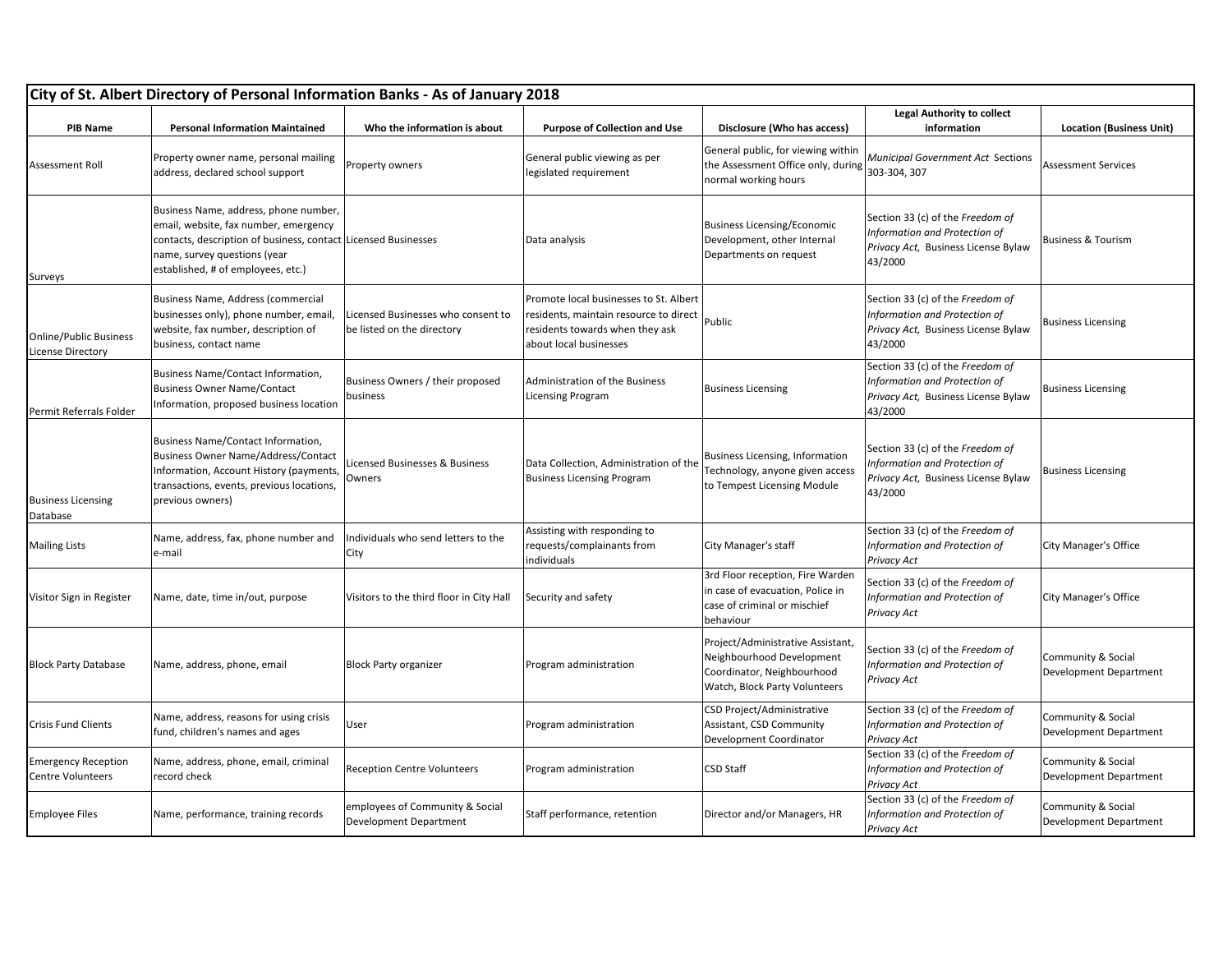|                                                                  |                                                                                                                   |                                                                                                                                       |                                                                           |                                                                             | <b>Legal Authority to collect</b>                                                                                                              |                                                                                                |
|------------------------------------------------------------------|-------------------------------------------------------------------------------------------------------------------|---------------------------------------------------------------------------------------------------------------------------------------|---------------------------------------------------------------------------|-----------------------------------------------------------------------------|------------------------------------------------------------------------------------------------------------------------------------------------|------------------------------------------------------------------------------------------------|
| <b>PIB Name</b>                                                  | <b>Personal Information Maintained</b>                                                                            | Who the information is about                                                                                                          | <b>Purpose of Collection and Use</b>                                      | Disclosure (Who has access)                                                 | information                                                                                                                                    | <b>Location (Business Unit)</b>                                                                |
| Event Attendees                                                  | Name, email, phone                                                                                                | Attendees                                                                                                                             | tracking attendance for planning<br>purposes                              | <b>CSD Staff</b>                                                            | Section 33 (c) of the Freedom of<br>Information and Protection of<br>Privacy Act                                                               | Community & Social<br>Development Department                                                   |
| Membership List                                                  | Name, address, volunteer hours, email                                                                             | Youth Council members, BAM<br>members, Committee members,<br>Working Group Members,<br>Neighbourhood Network, Community<br>Connectors | Program operation and evaluation                                          | CSD Staff, membership                                                       | Section 33 (c) of the Freedom of<br>Information and Protection of<br>Privacy Act                                                               | Community & Social<br>Development Department                                                   |
| Partner Contacts<br>Database                                     | Name, Position Title, Company, Phone,<br>Email                                                                    | Members of partner agencies                                                                                                           | Contact lists                                                             | CSD Staff                                                                   | Section 33 (c) of the Freedom of<br>Information and Protection of<br>Privacy Act                                                               | Community & Social<br>Development Department                                                   |
| Photo Releases                                                   | Picture, name, signature                                                                                          | individuals in the pictures                                                                                                           | to track photo release permissions for<br>use of the pictures             | CSD Staff, Communications                                                   | Section 33 (c) of the Freedom of<br>Information and Protection of<br>Privacy Act                                                               | Community & Social<br>Development Department                                                   |
| Practicum Students                                               | Name, address, phone number,<br>schedule, performance appraisals                                                  | College and University practicum<br>students                                                                                          | Program operation, student<br>evaluation                                  | Supervisor, Director, Manager,<br>Project/Administrative Assistant          | Section 33 (c) of the Freedom of<br>Information and Protection of<br>Privacy Act                                                               | Community & Social<br>Development Department                                                   |
| Safety Binder                                                    | Incident Reports/Near Miss Reports -<br>name, date of incident, description of<br>injury. Safety Training Records | Employees of Community & Social<br>Development Department                                                                             | Safety of employees and guests                                            | <b>CSD Staff</b>                                                            | Section 33 (c) of the Freedom of<br>Information and Protection of<br>Privacy Act, Occupational Health and Development Department<br>Safety Act | Community & Social                                                                             |
| Staff Vacation Calendar                                          | Name, schedule                                                                                                    |                                                                                                                                       | Staff planning                                                            | <b>CSD Staff</b>                                                            | Section 33 (c) of the Freedom of<br>Information and Protection of<br>Privacy Act                                                               | Community & Social<br>Development Department                                                   |
| Volunteers                                                       | Name, address, phone, email, resume,<br>interview notes, performance, hours log,<br>criminal record check         | Volunteers                                                                                                                            | Track volunteers and volunteer hours.<br>Program operation and evaluation | Supervisor, Director, Manager,<br>Admin                                     | Section 33 (c) of the Freedom of<br>Information and Protection of<br>Privacy Act                                                               | Community & Social<br>Development Department                                                   |
| The Collective -<br>Entrepreneurs Program                        | Name, address, phone, email,<br>agreements, lease records                                                         | Youth entrepreneurs                                                                                                                   | Program administration                                                    | <b>CSD Staff</b>                                                            | Section 33 (c) of the Freedom of<br>Information and Protection of<br>Privacy Act                                                               | Community & Social<br>Development Department - The<br>Collective                               |
| The Collective - 300<br>Tenants                                  | Name, address, phone email,<br>agreements, lease records                                                          | <b>Business owners/tenants</b>                                                                                                        | Program administration                                                    | CSD Staff, Economic Development   Information and Protection of             | Section 33 (c) of the Freedom of<br>Privacy Act                                                                                                | Community & Social<br>Development Department - The<br>Collective / Or Economic<br>Development? |
| *Commemorative Bench<br>rogram                                   | Name, address, phone number, email                                                                                | Applicants (may be residents or from<br>outside the City)                                                                             | Application/agreement for bench                                           | Environment, Recreation & Parks<br>Staff                                    | Section 33 (c) of the Freedom of<br>Information and Protection of<br>Privacy Act                                                               | <b>Community Rec Coordinator's</b><br>Office - Rec & Parks                                     |
| Corporate<br>Communications and<br>Design (CCAD) Contact<br>.ist | Name, work, home and cell phone<br>number                                                                         | <b>Branch Staff</b>                                                                                                                   | Ability to contact branch staff in an<br>emergency                        | Branch staff only                                                           | Section 33 (c) of the Freedom of<br>Information and Protection of<br>Privacy Act                                                               | Corporate Communications and<br>Design (CCAD)                                                  |
| Photo Release Form                                               | Name, images and signature                                                                                        | Individual photo capture                                                                                                              | To obtain permission to capture and<br>use images of individuals          | CCAD staff have direct access;<br>other City staff have access via<br>CCAD; | Section 33 (c) of the Freedom of<br>Information and Protection of<br>Privacy Act                                                               | Corporate Communications and<br>Design (CCAD)                                                  |
| St. Albert Confidential<br><b>Emergency contact List</b>         | Name, work, home and cell phone<br>number                                                                         | <b>City Personnel</b>                                                                                                                 | Emergency contacts for key staff<br>members                               | Senior Leaders, EOC, CCAD,<br>members on list                               | Section 33 (c) of the Freedom of<br>Information and Protection of<br>Privacy Act                                                               | Corporate Communications and<br>Design (CCAD)                                                  |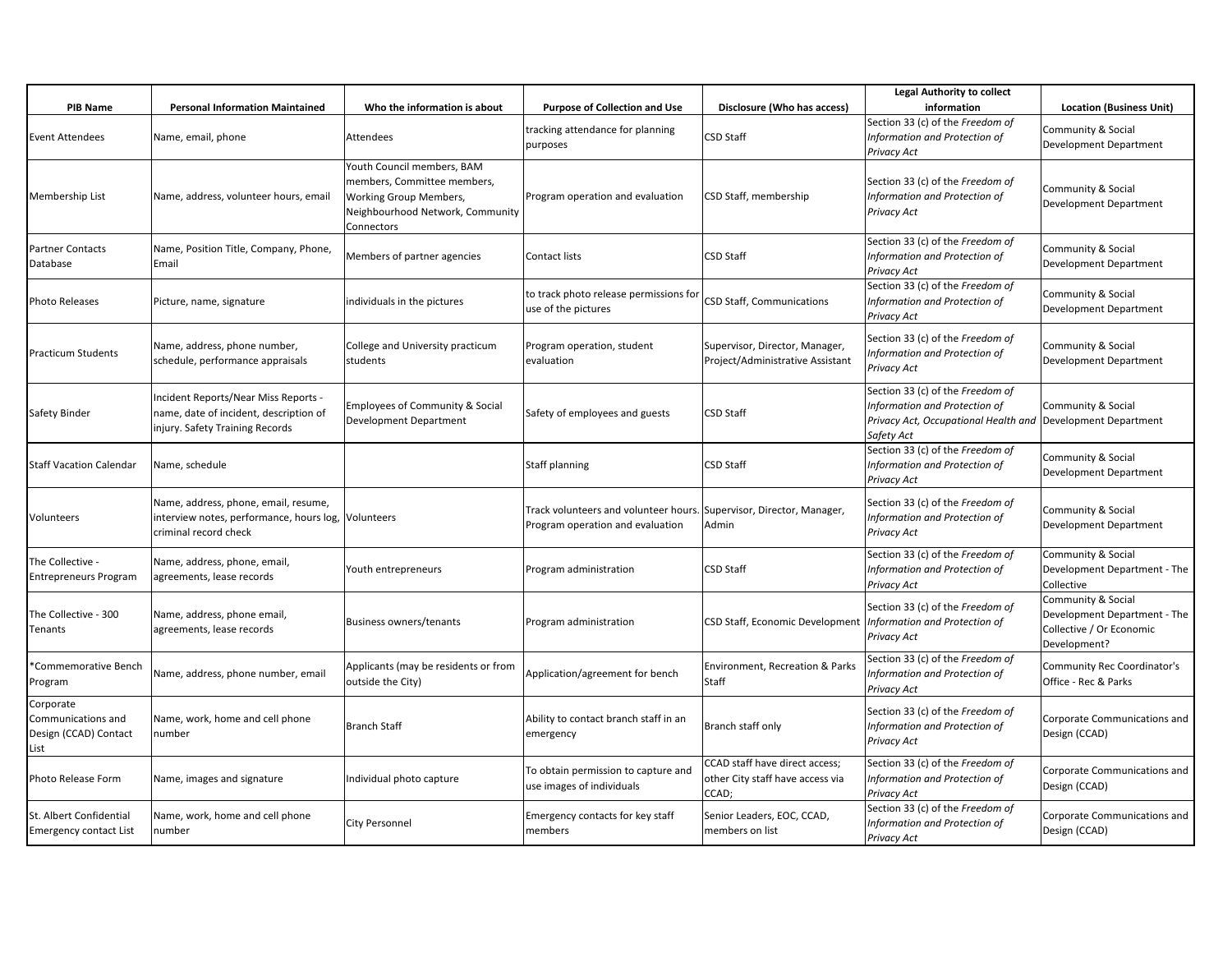|                                         |                                                                                  |                                                                                                                          |                                                                                            |                                                                   | <b>Legal Authority to collect</b>                                                       |                                                   |
|-----------------------------------------|----------------------------------------------------------------------------------|--------------------------------------------------------------------------------------------------------------------------|--------------------------------------------------------------------------------------------|-------------------------------------------------------------------|-----------------------------------------------------------------------------------------|---------------------------------------------------|
| PIB Name                                | <b>Personal Information Maintained</b>                                           | Who the information is about                                                                                             | <b>Purpose of Collection and Use</b>                                                       | Disclosure (Who has access)                                       | information                                                                             | <b>Location (Business Unit)</b>                   |
| Surveys                                 | Name, address and email                                                          | Residents of the City                                                                                                    | To measure the level of satisfaction<br>with City programs and services                    | Corporate Planning Staff, vendor<br>(Bannister)                   | Section 33 (c) of the Freedom of<br>Information and Protection of<br><b>Privacy Act</b> | <b>Corporate Planning</b>                         |
| <b>Advertising List</b>                 | name, address, phone and email                                                   | Alberta advertisers                                                                                                      | To contact regarding print/radio/tv<br>advertising                                         | <b>Cultural Services Marketing Staff</b>                          | Section 33 (c) of the Freedom of<br>Information and Protection of<br>Privacy Act        | <b>Cultural Services</b>                          |
| Media List                              | name, address, phone and email                                                   | Alberta media                                                                                                            | To contact media (marketing and<br>publicity)                                              | <b>Cultural Services Marketing Staff</b>                          | Section 33 (c) of the Freedom of<br>Information and Protection of<br>Privacy Act        | <b>Cultural Services</b>                          |
| Invite lists for a variety of<br>events | Name, email address                                                              | Possible attendees to specified event                                                                                    | Invite list                                                                                | Cultural Project Assistant                                        | Section 33 (c) of the Freedom of<br>Information and Protection of<br>Privacy Act        | <b>Cultural Services</b>                          |
| Mayors Arts Awards<br>Nominations       | Name, address, email,                                                            | Nominees & Nominators                                                                                                    | Possible Recipient of an Arts Award                                                        | Cultural Services staff                                           | Section 33 (c) of the Freedom of<br>Information and Protection of<br><b>Privacy Act</b> | <b>Cultural Services</b>                          |
| School Mail lists                       | Teachers name, school, address                                                   | Children's Festival Staff                                                                                                | Mailouts, surveys                                                                          | <b>Cultural Services</b>                                          | Section 33 (c) of the Freedom of<br>Information and Protection of<br><b>Privacy Act</b> | <b>Cultural Services</b>                          |
| <b>Buyers list</b>                      | name, address, phone and email                                                   | Arden Theatre ticket purchasers                                                                                          | To sell tickets to events held at the<br>Arden Theatre                                     | <b>Cultural Services Marketing Staff</b>                          | Section 33 (c) of the Freedom of<br>Information and Protection of<br>Privacy Act        | Cultural Services - Arden<br>Theatre              |
| <b>Mailing List</b>                     | Name and address                                                                 | <b>Arden Theatre Customers</b>                                                                                           | To mail the season brochure                                                                | <b>Cultural Services Marketing Staff</b><br>and Programmer        | Section 33 (c) of the Freedom of<br>Information and Protection of<br><b>Privacy Act</b> | Cultural Services - Arden<br>Theatre              |
| Performance contracts                   | Name, address, phone number and e-<br>mail                                       | Arden Theatre performers                                                                                                 | Contract performers for our<br>professional and Family series'                             | <b>Cultural Programming Staff</b>                                 | Section 33 (c) of the Freedom of<br>Information and Protection of<br>Privacy Act        | Cultural Services - Arden<br>Theatre              |
| <b>Rental Contracts</b>                 | Name, address, phone number, email,                                              | Arden Theatre renters                                                                                                    | To create contract with<br>people/companies/organizations/sch<br>ools who rent the theatre | Theatre Services and<br>Programming                               | Section 33 (c) of the Freedom of<br>Information and Protection of<br>Privacy Act        | Cultural Services - Arden<br>Theatre              |
| Volunteer Board                         | Name, address, phone number and e-<br>mail                                       | Arden Theatre Friends Board                                                                                              | Contact amongst members and for<br>meetings                                                | <b>Cultural Programming Staff</b>                                 | Section 33 (c) of the Freedom of<br>Information and Protection of<br><b>Privacy Act</b> | Cultural Services - Arden<br>Theatre              |
| Volunteers                              | Name, address and phone number and<br>email                                      | <b>Arden Theatre Volunteers</b>                                                                                          | To fill volunteer positions for any<br>event held in The Arden Theatre                     | Front of House Coordinator                                        | Section 33 (c) of the Freedom of<br>Information and Protection of<br><b>Privacy Act</b> | Cultural Services - Arden<br>Theatre              |
| <b>Buyers list</b>                      | name, address, phone and email                                                   | Festival ticket purchasers                                                                                               | To sell tickets to events held during<br>the Children's Festival                           | School liaison and Marketing team   Information and Protection of | Section 33 (c) of the Freedom of<br>Privacy Act                                         | Cultural Services - Children's<br>Festival        |
| Festival Master List -<br>Invite list   | Name, Business name, position or title,<br>address, email, phone (home and work) | Possible attendees (Govt & Funders,<br>MLA< Municipal Gov, Organizations,<br>Sponsors, School Boards, City Staff,<br>AHF | Invite list                                                                                | Cultural Project Assistant, Cultural<br>Development Coordinator   | Section 33 (c) of the Freedom of<br>Information and Protection of<br><b>Privacy Act</b> | Cultural Services - Children's<br>Festival        |
| Performance contracts                   | Name, address, phone number and e-<br>mail                                       | Children's Festival performers                                                                                           | Contract performers for our<br>professional and Family series'                             | <b>Cultural Services Staff</b>                                    | Section 33 (c) of the Freedom of<br>Information and Protection of<br>Privacy Act        | Cultural Services - Children's<br>Festival        |
| Volunteer Board                         | Name, address, phone number and e-<br>mail                                       | Children's Festival Friends Board                                                                                        | contact amongst members and for<br>meetings                                                | Cultural Services Staff                                           | Section 33 (c) of the Freedom of<br>Information and Protection of<br>Privacy Act        | <b>Cultural Services - Children's</b><br>Festival |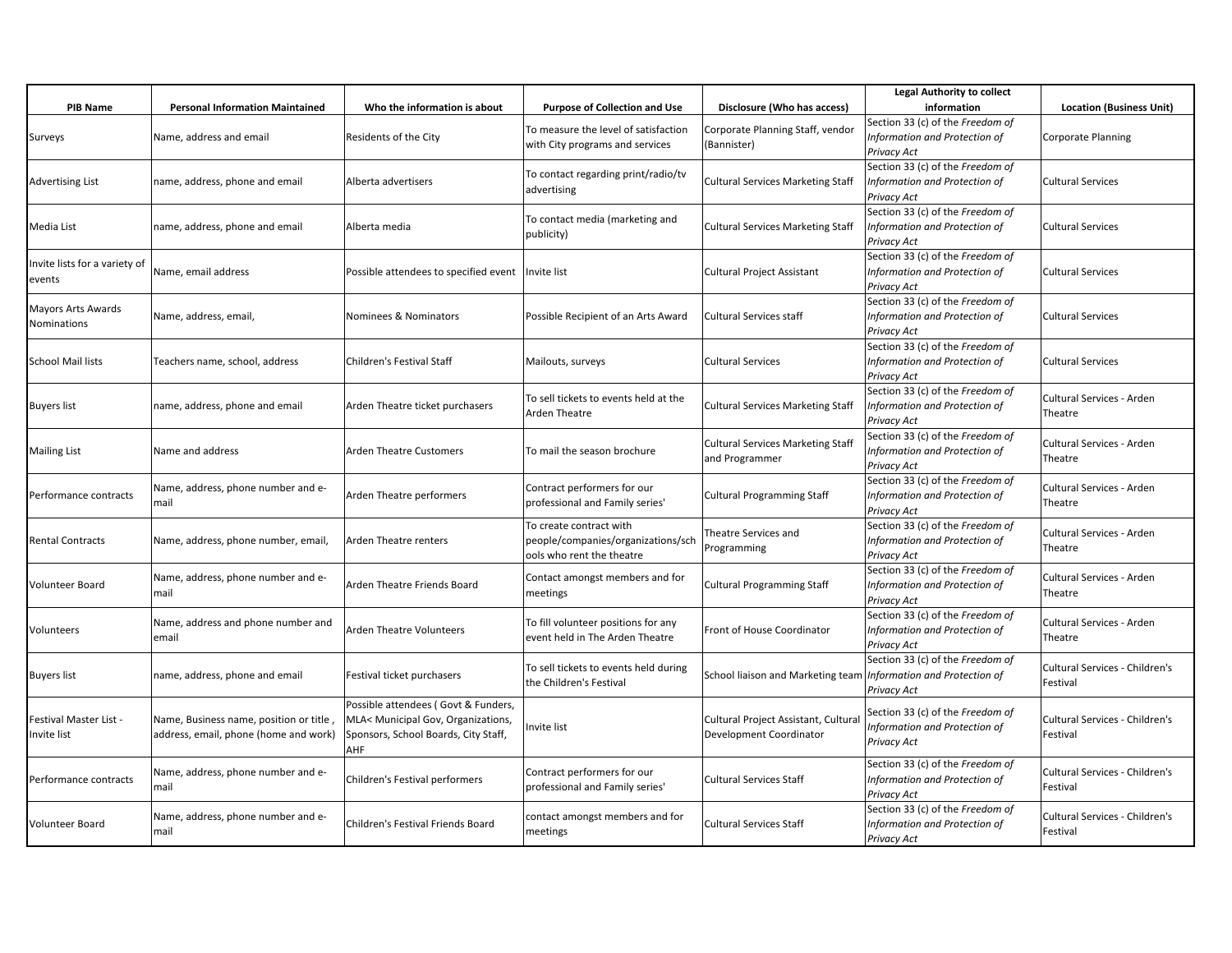|                                                                  |                                                                          |                                                                        |                                                                                                                      |                                                       | <b>Legal Authority to collect</b>                                                |                                                      |
|------------------------------------------------------------------|--------------------------------------------------------------------------|------------------------------------------------------------------------|----------------------------------------------------------------------------------------------------------------------|-------------------------------------------------------|----------------------------------------------------------------------------------|------------------------------------------------------|
| <b>PIB Name</b>                                                  | <b>Personal Information Maintained</b>                                   | Who the information is about                                           | <b>Purpose of Collection and Use</b>                                                                                 | Disclosure (Who has access)                           | information                                                                      | <b>Location (Business Unit)</b>                      |
| Volunteers                                                       | Name, address, phone number and e-<br>mail                               | <b>Festival Volunteers</b>                                             | To fill volunteer shifts required during<br>the Festival                                                             | Volunteer Team                                        | Section 33 (c) of the Freedom of<br>Information and Protection of<br>Privacy Act | Cultural Services - Children's<br>Festival           |
| <b>Volunteer Board</b>                                           | Name, address, phone number and e-<br>mail                               | Children's Theatre Friends Board                                       | Contact amongst members and for<br>meetings                                                                          | <b>Cultural Services Staff</b>                        | Section 33 (c) of the Freedom of<br>Information and Protection of<br>Privacy Act | Cultural Services - Children's<br>Theatre            |
| Participant List                                                 | Evaluation and program feedback                                          | Performing Arts participants                                           | Contact, survey of class taken                                                                                       | Performing Arts staff                                 | Section 33 (c) of the Freedom of<br>Information and Protection of<br>Privacy Act | Cultural Services - Performing<br>Arts               |
| <b>SACT actors</b>                                               | Name, address and phone number and<br>email (for them and their parents) | Children's Theatre actors                                              | To have contact information for<br>communicating during the rehearsals   Cultural Services Staff<br>and performances |                                                       | Section 33 (c) of the Freedom of<br>Information and Protection of<br>Privacy Act | Cultural Services - St. Albert<br>Children's Theatre |
| SACT DVD Sign out / Sign<br>In sheet                             | Name, phone number                                                       | General Public Sign Out                                                | SACT DVD Sign in and Sign out sheet                                                                                  | Cultural Services Staff                               | Section 33 (c) of the Freedom of<br>Information and Protection of<br>Privacy Act | Cultural Services - St. Albert<br>Children's Theatre |
| Design Consultants Mail<br>list                                  | Name, address, phone number and e-<br>mail                               | <b>Visual Arts Consultants</b>                                         | Consulting                                                                                                           | <b>Cultural Services</b>                              | Section 33 (c) of the Freedom of<br>Information and Protection of<br>Privacy Act | Cultural Services - Visual Arts                      |
| Membership List                                                  | Name, address, phone number and e-<br>mail                               | Visual Arts (SAPVAC and PAAC)<br>members                               | Information sharing (master classes<br>and $?$ )                                                                     | Visual Arts Staff                                     | Section 33 (c) of the Freedom of<br>Information and Protection of<br>Privacy Act | Cultural Services - Visual Arts                      |
| Public Art Artist &<br><b>Conservator Contact</b><br>Information | Name, address, phone number, e-mail<br>and project name                  | <b>Visual Arts Contacts</b>                                            | Contact Information                                                                                                  | <b>Cultural Services</b>                              | Section 33 (c) of the Freedom of<br>Information and Protection of<br>Privacy Act | Cultural Services - Visual Arts                      |
| Public Art ITT Mail list                                         | Name, Company and email                                                  | Visual Arts vendors                                                    | <b>Tender mailout</b>                                                                                                | <b>Cultural Services</b>                              | Section 33 (c) of the Freedom of<br>Information and Protection of<br>Privacy Act | Cultural Services - Visual Arts                      |
| VA Guild Key Sign Out<br>and Sign In sheet                       | Name, phone number                                                       | Guild Use, AGSA Staff and Instructors   Key Sign in and Sign out sheet |                                                                                                                      | Visual Arts staff, CPS front office,<br>Guild members | Section 33 (c) of the Freedom of<br>Information and Protection of<br>Privacy Act | Cultural Services - Visual Arts                      |
| Arbor Day registration                                           | Teacher names, photo release forms                                       | Teachers and students attending<br>event                               | Scheduling, photo release for one<br>class/year                                                                      | Environment, Communications<br>Staff                  | Section 33 (c) of the Freedom of<br>Information and Protection of<br>Privacy Act | <b>Environment Services</b>                          |
| Clean & Green River Fest<br>sign in form                         | May contain name, address, email                                         | Registrants                                                            | Sign in for numbers and future<br>contact                                                                            | <b>Environment Staff</b>                              | Section 33 (c) of the Freedom of<br>Information and Protection of<br>Privacy Act | <b>Environment Services</b>                          |
| <b>Environmental Initiatives</b><br><b>Grant Program</b>         | Name, address and phone number                                           | Applicants                                                             | Application and grant final report<br>administration and clarification                                               | <b>Environment Staff</b>                              | Section 33 (c) of the Freedom of<br>Information and Protection of<br>Privacy Act | <b>Environment Services</b>                          |
| Partners in Parks<br>database & forms                            | Name, address, phone number, email,<br>signature                         | Partners (mainly residents)                                            | Signed agreement with City, requests<br>for assistance                                                               | Public Works, Environment Staff                       | Section 33 (c) of the Freedom of<br>Information and Protection of<br>Privacy Act | <b>Environment Services</b>                          |
| <b>Tree Planting on Public</b><br>Property forms                 | Name, address, phone number, email                                       | Residents                                                              | Application with City, letter of<br>approval                                                                         | Public Works, Environment Staff                       | Section 33 (c) of the Freedom of<br>Information and Protection of<br>Privacy Act | <b>Environment Services</b>                          |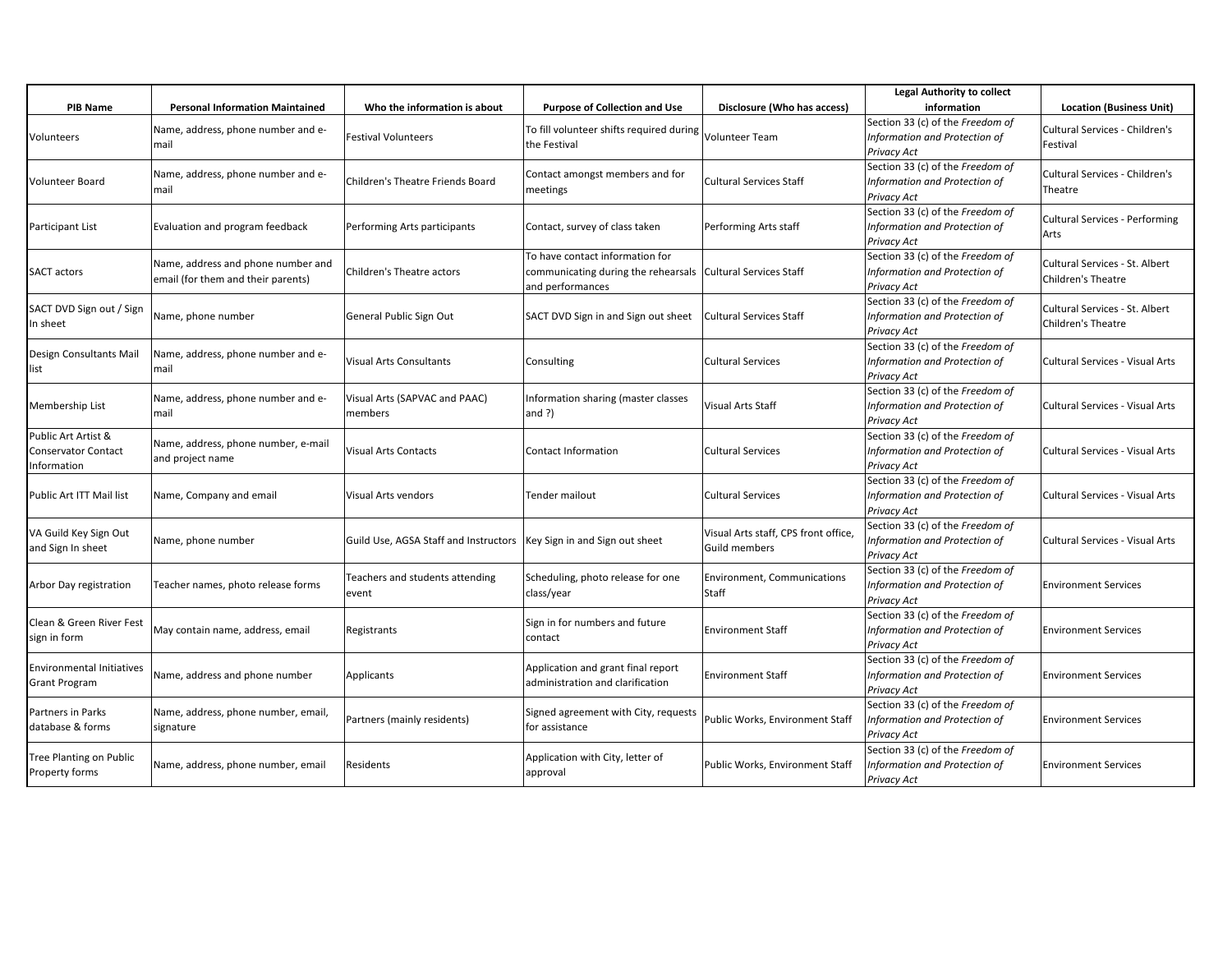|                                                                       |                                                                                                                                                                                                                                                                                                                                       |                                                                                                        |                                                                                                                        |                                                                                                                | <b>Legal Authority to collect</b>                                                                                                                              |                                                                   |
|-----------------------------------------------------------------------|---------------------------------------------------------------------------------------------------------------------------------------------------------------------------------------------------------------------------------------------------------------------------------------------------------------------------------------|--------------------------------------------------------------------------------------------------------|------------------------------------------------------------------------------------------------------------------------|----------------------------------------------------------------------------------------------------------------|----------------------------------------------------------------------------------------------------------------------------------------------------------------|-------------------------------------------------------------------|
| <b>PIB Name</b>                                                       | <b>Personal Information Maintained</b>                                                                                                                                                                                                                                                                                                | Who the information is about                                                                           | <b>Purpose of Collection and Use</b>                                                                                   | Disclosure (Who has access)                                                                                    | information                                                                                                                                                    | <b>Location (Business Unit)</b>                                   |
| <b>Counselling Client Files</b>                                       | Name, birth date, address, email, phone,<br>family members names and addresses<br>and phone and email, reason for<br>referral, counsellor's notes, session<br>notes, Mental Health Assessment<br>Reports, Learning Development<br>Assessment Reports, referrals made,<br>custody status, other professionals and<br>agencies involved | Counselling clients (youth), their<br>family members                                                   | To facilitate counselling, Reporting,<br>Statistics and follow up                                                      | FSL Counsellors, Community<br>Intake Counsellor, Director,<br>Manager, CSD<br>Project/Administrative Assistant | Section 33 (c) of the Freedom of<br>Information and Protection of<br>Privacy Act, Health Professions Act                                                       | Family and School liaison<br>program, Community Intake<br>Program |
| Certificate of Motor<br>Vehicle Insurance<br>Coverage (Internal form) | Name, position/title, name of insurance<br>company, policy number, policy period,<br>signature of Insurance Broker, employee<br>signature                                                                                                                                                                                             | Employees of the City who use their<br>personal vehicle to conduct City<br>business, Insurance Brokers | To ensure proper insurance coverage Finance Staff                                                                      |                                                                                                                | Section 33 (c) of the Freedom of<br>Information and Protection of<br>Privacy Act                                                                               | <b>Financial Services</b>                                         |
| form)                                                                 | Deposit Request (Internal Name on credit card, credit card<br>number, expiry date, CVD                                                                                                                                                                                                                                                | Customers who provide credit card<br>information over the phone                                        | Collect and process payment                                                                                            | Finance Staff, staff who collect<br>payment information                                                        | Section 33 (c) of the Freedom of<br>Information and Protection of<br>Privacy Act                                                                               | <b>Financial Services</b>                                         |
| <b>Direct Deposit</b><br>Authorization<br>Agreement(Internal form)    | Payee information: legal registered<br>name, address, phone number, fax<br>number, email. Financial Institution<br>Information: Name of financial<br>institution, address, branch number,<br>financial institution number, account<br>number. Name, signature, date, void<br>cheque                                                   | Payees                                                                                                 | Payees who want to have payments<br>from the City directly deposited                                                   | Accounts Payable, Banking<br>Institution                                                                       | Section 33 (c) of the Freedom of<br>Information and Protection of<br>Privacy Act                                                                               | <b>Financial Services</b>                                         |
| Direct Deposit Enrolment<br>Authorization (External)                  | Vendor information: legal registered<br>name, address, phone number, fax<br>number, email. Financial Institution<br>Information: Name of financial<br>institution, address, branch number,<br>financial institution number, account<br>number. Name, signature, date, void<br>cheque                                                  | Vendors                                                                                                | Vendors who want to have payments<br>from the City directly deposited and<br>to provide vendors with an Advice<br>Slip | Accounts Payable, Banking<br>Institution                                                                       | Section 33 (c) of the Freedom of<br>Information and Protection of<br>Privacy Act                                                                               | <b>Financial Services</b>                                         |
| Dog License Payments                                                  | Dog license holder's name, address,<br>phone number and dog breed and sex                                                                                                                                                                                                                                                             | Individuals who make payment at City<br>Hall for dog licenses                                          | Collect and process payment.<br>Administration of the licensing and<br>regulation of dog licensing                     | Revenue Services Staff, Municipal<br>Enforcement                                                               | Section 33 (c) of the Freedom of<br>Information and Protection of<br>Privacy Act. Sections 7 and 8 of the<br>Municipal Government Act. Animal<br>Bylaw 11/2013 | <b>Financial Services</b>                                         |
| nvoices (General<br>Services)                                         | Name, address, amount owed, email<br>address                                                                                                                                                                                                                                                                                          | Companies/corporations, individuals,<br>other organizations including<br>government                    | Collect and process payment                                                                                            | Revenue Services Staff                                                                                         | Section 33 (c) of the Freedom of<br>Information and Protection of<br>Privacy Act                                                                               | <b>Financial Services</b>                                         |
| <b>Meter Readings</b>                                                 | Address, route number, reading, date<br>and consumption                                                                                                                                                                                                                                                                               | Utility customers                                                                                      | <b>Billing services</b>                                                                                                | Utilities staff                                                                                                | Section 33 (c) of the Freedom of<br>Information and Protection of<br>Privacy Act                                                                               | <b>Financial Services</b>                                         |
| <b>MyCity Registration</b>                                            | Name, email, phone number, password,<br>security question, security answer                                                                                                                                                                                                                                                            | <b>Account holders</b>                                                                                 | To register for access into individual's<br>own accounts and make payments on- Utilities staff<br>line                 |                                                                                                                | Section 33 (c) of the Freedom of<br>Information and Protection of<br>Privacy Act                                                                               | <b>Financial Services</b>                                         |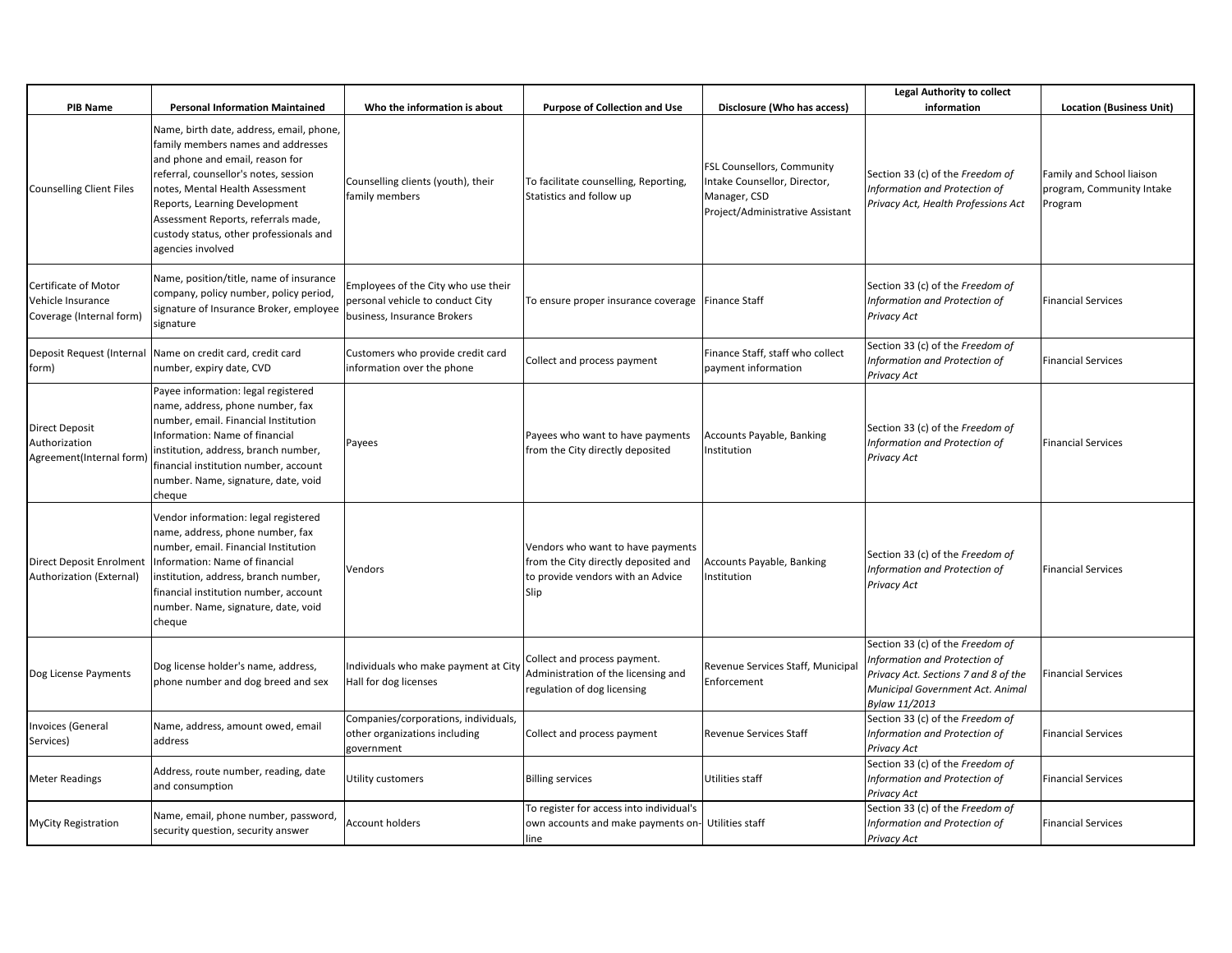| <b>PIB Name</b>                                               | <b>Personal Information Maintained</b>                                                                                                                                                                                                     | Who the information is about                                                                               | <b>Purpose of Collection and Use</b>                                                                                                                                                                                          | Disclosure (Who has access)                                                                                          | <b>Legal Authority to collect</b><br>information                                                   | <b>Location (Business Unit)</b> |
|---------------------------------------------------------------|--------------------------------------------------------------------------------------------------------------------------------------------------------------------------------------------------------------------------------------------|------------------------------------------------------------------------------------------------------------|-------------------------------------------------------------------------------------------------------------------------------------------------------------------------------------------------------------------------------|----------------------------------------------------------------------------------------------------------------------|----------------------------------------------------------------------------------------------------|---------------------------------|
| Patient Billing                                               | Patient name, address, phone number<br>location picked up at                                                                                                                                                                               | Patients                                                                                                   | Patient billing                                                                                                                                                                                                               | Finance Staff, Fire Services<br>Administrative Staff                                                                 | Section 33 (c) of the Freedom of<br>Information and Protection of<br>Privacy Act                   | <b>Financial Services</b>       |
| Payment Plans                                                 | Name, address, phone number, amount<br>owed, credit card numbers                                                                                                                                                                           | Citizens who received ambulance<br>services, companies/corporations,<br>individuals                        | Collect and process payment                                                                                                                                                                                                   | <b>Revenue Services Staff</b>                                                                                        | Section 33 (c) of the Freedom of<br>Information and Protection of<br>Privacy Act                   | <b>Financial Services</b>       |
| Pre-Authorized<br>Withdrawals (PAWS)<br>accounts              | Name, address, bank account numbers                                                                                                                                                                                                        | Utility and Tax customers                                                                                  | Collect and process payment                                                                                                                                                                                                   | Utilities staff, Banking Institutions                                                                                | Section 33 (c) of the Freedom of<br>Information and Protection of<br>Privacy Act                   | <b>Financial Services</b>       |
| Utility<br>applications/cancellation<br>of services (on-line) | Name, service address, phone number,<br>date of possession, email address,<br>mailing address, alternate phone<br>number, joint owner name. For Garbage<br>account holders, legal owners, phone,<br>email, service address, name and date. | All utility customers                                                                                      | Providing and cancelling service for<br>water, sewage and garbage                                                                                                                                                             | Utilities staff                                                                                                      | Section 33 (c) of the Freedom of<br>Information and Protection of<br>Privacy Act                   | <b>Financial Services</b>       |
| <b>Utility Payments</b>                                       | Cheques (name, address, account<br>number, bank information)                                                                                                                                                                               | Utility customers                                                                                          | Collect and process payment                                                                                                                                                                                                   | Utilities staff                                                                                                      | Section 33 (c) of the Freedom of<br>Information and Protection of<br>Privacy Act                   | <b>Financial Services</b>       |
| Wire Transfer Form<br>(Internal form)                         | Beneficiary name, address account<br>number, bank name, bank address                                                                                                                                                                       | Vendors from out of Country                                                                                | Payment for services                                                                                                                                                                                                          | <b>Finance Staff</b>                                                                                                 | Section 33 (c) of the Freedom of<br>Information and Protection of<br>Privacy Act                   | <b>Financial Services</b>       |
| <b>AHS Spreadsheets</b>                                       | Personal identifiers including, name,<br>address, personal health number (PHN),<br>phone number                                                                                                                                            | Patient                                                                                                    | Patient billing                                                                                                                                                                                                               | Administrative assistants<br>responsible for billing and fire<br>administration                                      | Section 33 (c) of the Freedom of<br>Information and Protection of<br><b>Privacy Act</b>            | <b>Fire Services</b>            |
| <b>Blue Cross billing MS</b><br>Access database               | Patient name, address, PHN, blue cross<br>number                                                                                                                                                                                           | Patient                                                                                                    | Billing blue cross patients                                                                                                                                                                                                   | Administrative assistants<br>responsible for billing and fire<br>administration                                      | Section 33 (c) of the Freedom of<br>Information and Protection of<br><b>Privacy Act</b>            | <b>Fire Services</b>            |
| Exacom voice recorder                                         | Name, phone number and address of<br>caller plus reason caller has called                                                                                                                                                                  | Caller information from 9-1-1                                                                              | Legal record of events, used by<br>dispatchers to confirm information,<br>support administrative functions,<br>quality assurance, debriefing this<br>includes recordings of landlines and<br>radios coming into fire dispatch | Dispatchers, fire administration,<br>restricted access                                                               | Section 33 (c) of the Freedom of<br>Information and Protection of<br>Privacy Act                   | <b>Fire Services</b>            |
| FDM Computer<br><b>Automated Database</b>                     | Location of incident, caller information,<br>caller phone number, what the call was<br>for, dispatcher's notes about call                                                                                                                  | The 9-1-1 caller, location information,<br>potential information about 3rd<br>parties and property hazards | Records management system<br>integrates with CAD records. So an<br>electronic record of incidents, legal<br>record of incident                                                                                                | Role dependant access and data<br>entry ability within Fire Services                                                 | Section 33 (c) of the Freedom of<br>Information and Protection of<br>Privacy Act                   | <b>Fire Services</b>            |
| FDM Fire inspections                                          | Property and business name with name<br>of business owner and contact<br>information                                                                                                                                                       | Business owner, business contact                                                                           | Electronic record of inspections to<br>meet the requirement of the safety<br>codes act for inspections according to<br>the city's quality management plan                                                                     | Role dependant access and data<br>entry ability within Fire Services                                                 | Section 33 (c) of the Freedom of<br>Information and Protection of<br>Privacy Act, Safety Codes Act | <b>Fire Services</b>            |
| FDM Fire reports                                              | Location of property, caller details,<br>insurance holder and insurance details,<br>incident details                                                                                                                                       | Property owners and tenants                                                                                | Electronic records of fire incidents to<br>meet reporting requirements of the<br>office of the fire commissioner for<br>Alberta                                                                                               | Role dependant access and data<br>entry ability forwarded within<br>month to the Office of the Fire<br>Commissioner. | Section 33 (c) of the Freedom of<br>Information and Protection of<br>Privacy Act                   | <b>Fire Services</b>            |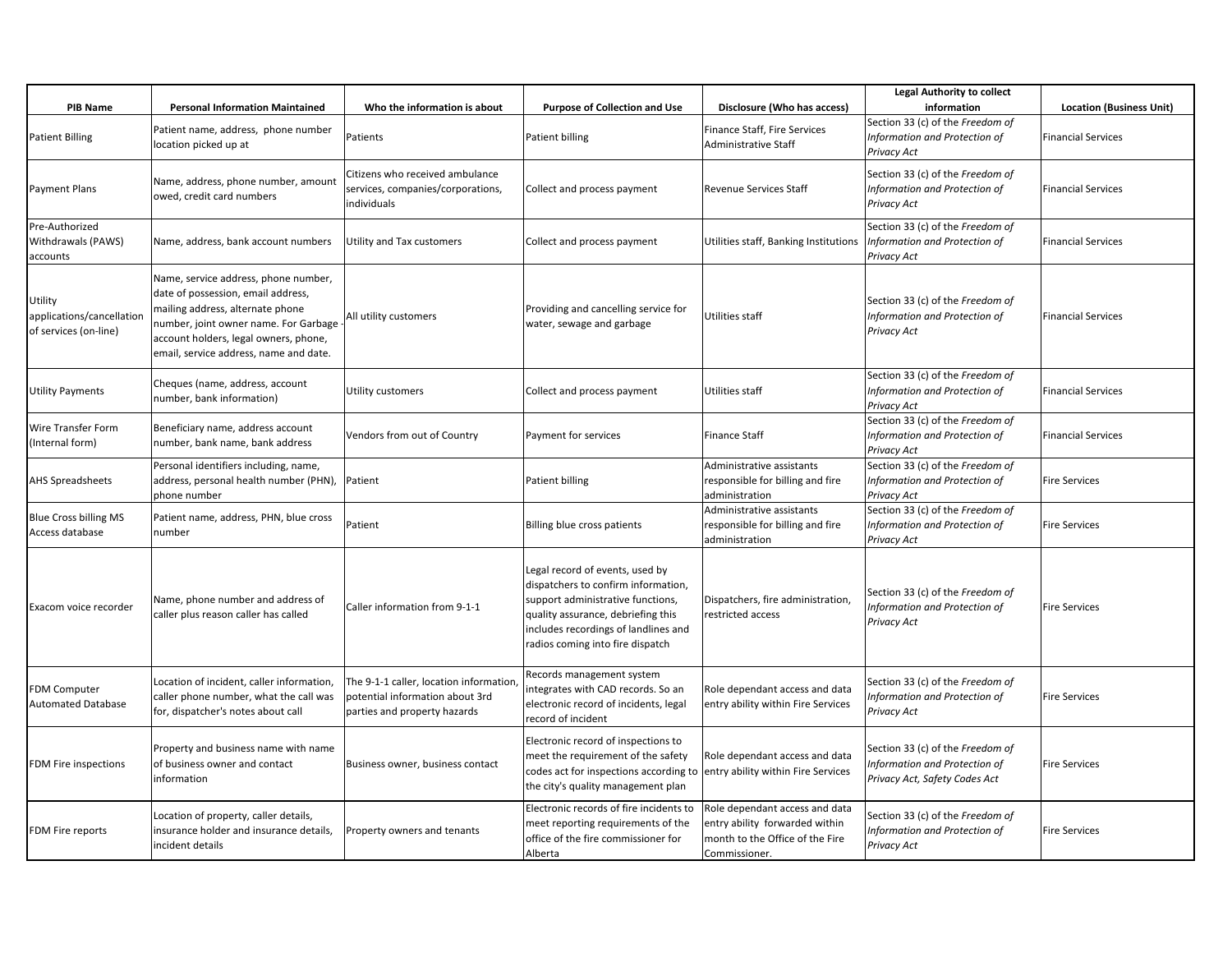| <b>PIB Name</b>                               | <b>Personal Information Maintained</b>                                                                                                                                                                                                           | Who the information is about                                                                                                      | <b>Purpose of Collection and Use</b>                                                                                                                     | Disclosure (Who has access)                                                                                                                          | <b>Legal Authority to collect</b><br>information                                                                                              | <b>Location (Business Unit)</b>                                                                     |
|-----------------------------------------------|--------------------------------------------------------------------------------------------------------------------------------------------------------------------------------------------------------------------------------------------------|-----------------------------------------------------------------------------------------------------------------------------------|----------------------------------------------------------------------------------------------------------------------------------------------------------|------------------------------------------------------------------------------------------------------------------------------------------------------|-----------------------------------------------------------------------------------------------------------------------------------------------|-----------------------------------------------------------------------------------------------------|
| FDM personnel records<br>and roster           | Staff information, names, contact<br>information, shift, vacation, leave dates                                                                                                                                                                   | Staff                                                                                                                             | Assist with phone lists and call out,<br>scheduling staff and confirming<br>payroll information                                                          | Staff have access to their own<br>information, then supervisors<br>have increasing levels of role<br>dependant access                                | Section 33 (c) of the Freedom of<br>Information and Protection of<br>Privacy Act                                                              | <b>Fire Services</b>                                                                                |
| FDM Records<br>management system<br>database  | Location of incident, caller information,<br>caller phone number, incident<br>information (fire or medical), staff<br>responded to the incident, officer's<br>incident notes, property records                                                   | The 9-1-1 caller, location information<br>potentially about the location<br>responded to, responding crew and<br>dispatcher names | Records management system<br>integrates with CAD records. As an<br>electronic record of incidents, legal<br>record of incident and hazards<br>identified | Role dependant access and data<br>entry ability within Fire Services                                                                                 | Section 33 (c) of the Freedom of<br>Information and Protection of<br>Privacy Act                                                              | <b>Fire Services</b>                                                                                |
| <b>Patient Care Reports</b>                   | Personal identifiers including, name,<br>address, personal health number (PHN),<br>phone number                                                                                                                                                  | Patient                                                                                                                           | Creation of a personal medical record entry ability to data base for AHS,<br>of contact with patient, used for<br>billing purposes, legal record         | Role dependant access and data<br>historical paper patient care<br>records are stored in a secure<br>location                                        | Section 33 (c) of the Freedom of<br>Information and Protection of<br>Privacy Act, Health Information Act                                      | Fire Services for paper PCRs,<br>AHS records on AHS server (we<br>are affiliate with AHS Custodian) |
| Personnel Files (working<br>copies)           | Name, position evaluation, training                                                                                                                                                                                                              | City employees                                                                                                                    | Evaluation and training                                                                                                                                  | General Managers, Human<br>Resources                                                                                                                 | Section 33 (c) of the Freedom of<br>Information and Protection of<br>Privacy Act                                                              | <b>General Manager Offices</b>                                                                      |
| <b>Claim Files</b>                            | WCB, Disability (both long term and<br>short term) - includes name, date of<br>birth, department, current salary, date<br>and status of claims, SIN Number,<br>address, personal phone number                                                    | City Employees                                                                                                                    | To track and record employee injuries<br>or illness which prevents them from<br>working and to provide salary<br>continuance                             | Human Resources Staff                                                                                                                                | Occupational Health and Safety Act,<br><b>Workers Compensation Board Act</b>                                                                  | Human Resources                                                                                     |
| <b>Employment Applications</b>                | May contain name, address, phone<br>number, email address, application<br>form, resume, cover letter, level of<br>education, work history                                                                                                        | Applicants for jobs with the City                                                                                                 | To identify potential candidates for<br>job competitions and to determine<br>eligibility for employment                                                  | Human Resources staff, hiring<br>panel                                                                                                               | <b>Employment Standards Act,</b><br>Municipal Government Act                                                                                  | Human Resources                                                                                     |
| Exit interviews                               | Name, Department, Position, Employee<br>response to survey                                                                                                                                                                                       | Optional for exiting employees                                                                                                    | To gather information to determine<br>trends and improve work<br>environment                                                                             | Human Resources Director &<br>Business Partner, Employee, and<br>supervisors which the employee<br>has given permission to share<br>information with | Section 33 (c) of the Freedom of<br>Information and Protection of<br>Privacy Act                                                              | Human Resources                                                                                     |
| Grievance and<br><b>Investigation Records</b> | Name, grievance forms, Respectful<br>workplace complaint forms,<br>investigation notes, disciplinary notice,<br>replies, grievance decision awards,<br>supporting documentation, arbitration<br>notices, communications, arbitrator<br>decisions | Grievor, witnesses                                                                                                                | To document the grievance process<br>or complaint investigation process                                                                                  | Human Resources staff                                                                                                                                | Labour Relations Act, Occupational<br>Health and Safety Act, Section 33 (c)<br>of the Freedom of Information and<br>Protection of Privacy Act | <b>Human Resources</b>                                                                              |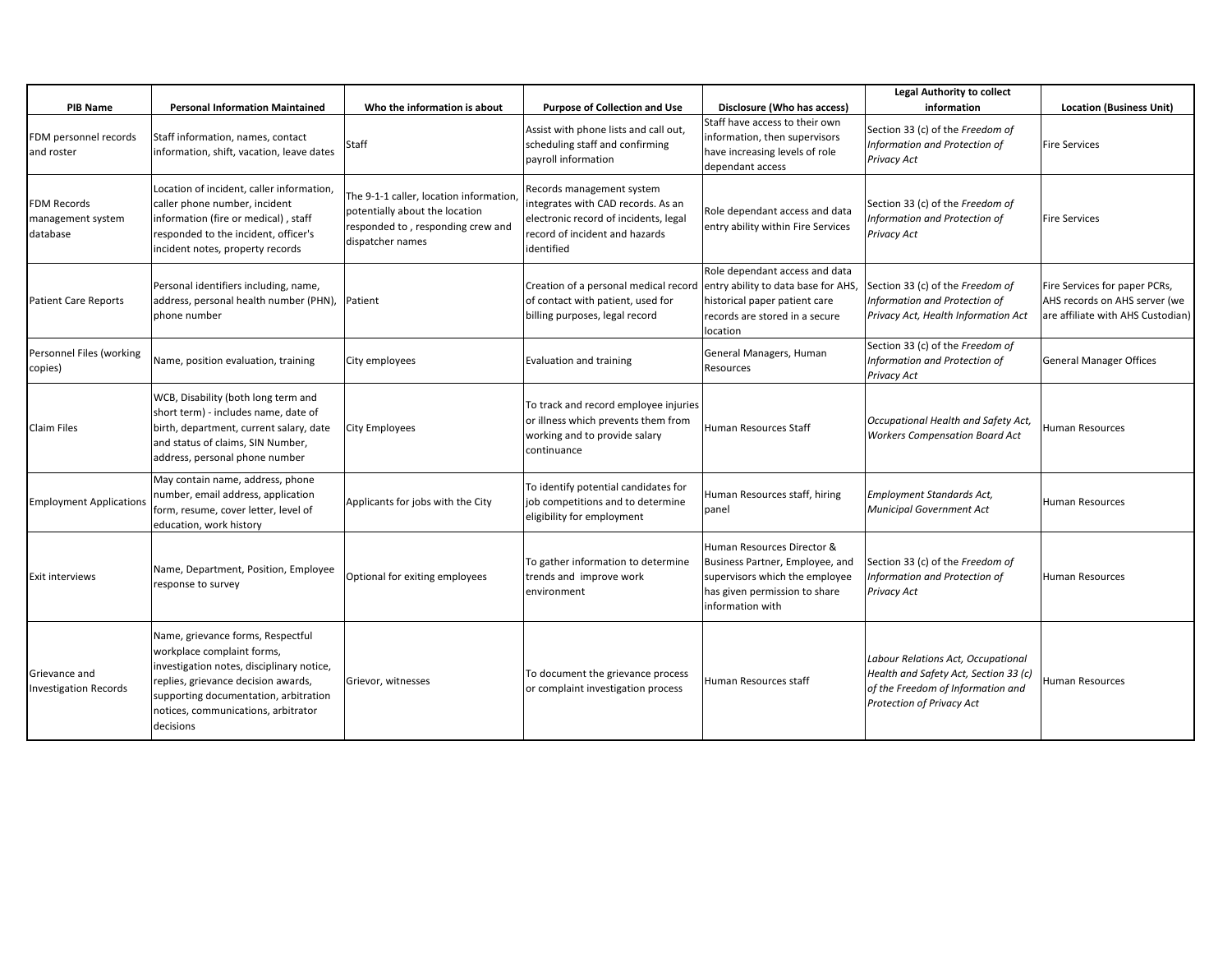| <b>PIB Name</b>                                    | <b>Personal Information Maintained</b>                                                                                                                                                                                                                                                                                                                                    | Who the information is about                                      | <b>Purpose of Collection and Use</b>                                                                                    | Disclosure (Who has access)                                                                                                                                                            | <b>Legal Authority to collect</b><br>information                                                                                                                                                      | <b>Location (Business Unit)</b> |
|----------------------------------------------------|---------------------------------------------------------------------------------------------------------------------------------------------------------------------------------------------------------------------------------------------------------------------------------------------------------------------------------------------------------------------------|-------------------------------------------------------------------|-------------------------------------------------------------------------------------------------------------------------|----------------------------------------------------------------------------------------------------------------------------------------------------------------------------------------|-------------------------------------------------------------------------------------------------------------------------------------------------------------------------------------------------------|---------------------------------|
| Incident Investigations                            | Name, Department, phone number,<br>number of years with City, date of birth,<br>workplace injury/illness info (if<br>injury/illness), incident details, if a motor  damage related info<br>vehicle incident 3rd party insurance<br>required info, Police report (if required)                                                                                             | City Employees and/or 3rd party                                   | To document incident investigation<br>information to identify safety<br>deficiencies and required corrective<br>actions | Human Resources H&S<br>Compliance Specialist, Wellness &<br>Advisor, Employee, department<br>supervisors & management (only<br>if documenting) as originals come<br>to HR for hardcopy | Accommodation Coordinator, H&S Occupational Health and Safety Act,<br>WCB Act, Alberta Transportation<br>(NSC vehicle related)                                                                        | <b>Human Resources</b>          |
| Leave Files                                        | Lieu time, vacation, sick, personal,<br>earned day off days, vacation<br>entitlements, educational days, leaves of<br>absence, bereavement leaves                                                                                                                                                                                                                         | City Employees                                                    | To track and record employee<br>attendance, vacation entitlements<br>and sick time                                      | Human Resources Staff                                                                                                                                                                  | Employment Standards Act,<br>Municipal Government Act,                                                                                                                                                | <b>Human Resources</b>          |
| List of ID cards holders                           | name, photo, employee number                                                                                                                                                                                                                                                                                                                                              | City Employees                                                    | To prepare id/access cards                                                                                              | Human Resources and selected<br>employees who print the cards                                                                                                                          | Section 33 (c) of the Freedom of<br>Information and Protection of<br><b>Privacy Act</b>                                                                                                               | Human Resources                 |
| List of Retirees                                   | Name, address                                                                                                                                                                                                                                                                                                                                                             | Retired employees                                                 | To contact them regarding life<br>insurance and to invite them to<br>events                                             | Human Resources staff                                                                                                                                                                  | Section 33 (c) of the Freedom of<br>Information and Protection of<br>Privacy Act                                                                                                                      | <b>Human Resources</b>          |
| Long Service Awards                                | Name, position, years of service, Award<br>selection                                                                                                                                                                                                                                                                                                                      | City employees                                                    | To provide recognition of long service<br>award                                                                         | HR, List of recipients is publicised<br>for all staff                                                                                                                                  | Section 33 (c) of the Freedom of<br>Information and Protection of<br>Privacy Act, HR Policy                                                                                                           | Human Resources                 |
| Near Miss / Hazard ID /<br><b>First Aid Report</b> | Name, Department, first aid provided,<br>name of person providing first aid, first<br>aider qualifications, nature of injury                                                                                                                                                                                                                                              | City employees, honorarium staff<br>(Census and Election workers) | To document incident investigation<br>information to identify safety<br>deficiencies and required corrective<br>actions | <b>1&amp;S Compliance Specialist, H&amp;S</b><br>Advisor                                                                                                                               | Occupational Health and Safety Act                                                                                                                                                                    | Human Resources                 |
| Personnel Files                                    | Employee history, name, address,<br>birthdate, application, resume, offer<br>letter, employment and position history,<br>criminal record checks, drivers abstracts,<br>education, performance evaluation,<br>discipline, payroll information,<br>deduction amounts, salary information,<br>salary increases, pension and benefits,<br>training, hearing test, termination | City Employees                                                    | Personnel selection, recruitment,<br>training, evaluation and termination                                               | Personnel file has sub-files within:<br>Human Resources staff and the<br>employee - all sections<br>Supervisor: performance section                                                    | Employment Standards Act,<br>Occupational Health & Safety,<br>Employment Insurance Act,<br>Municipal Government Act, Section<br>33 (c) of the Freedom of Information<br>and Protection of Privacy Act | Human Resources                 |
| Recruitment/Interview<br>Files                     | Name, address, phone number, email<br>address, education, employment history, Applicants for jobs with the City<br>references, interview scoring                                                                                                                                                                                                                          |                                                                   | To document the hiring process                                                                                          | Human Resources staff, hiring<br>panel                                                                                                                                                 | Employment Standards Act,<br>Municipal Government Act                                                                                                                                                 | Human Resources                 |
| Training Records                                   | Name, position, start dates, training<br>course completion information                                                                                                                                                                                                                                                                                                    | City employees                                                    | To document completion of training<br>and flag renewal dates                                                            | HR Staff, Supervisor                                                                                                                                                                   | Occupational Health and Safety Act                                                                                                                                                                    | Human Resources                 |
| <b>Training Registration</b>                       | Name, department, Course registration<br>name                                                                                                                                                                                                                                                                                                                             | City employee                                                     | To track registration of courses                                                                                        | <b>HR Staff</b>                                                                                                                                                                        | Occupational Health and Safety Act                                                                                                                                                                    | Human Resources                 |
| Daily Department Sign in<br>Sheet                  | Name, Department                                                                                                                                                                                                                                                                                                                                                          | City employee, Job interview<br>applicants                        | To track who is currently in the<br>department in case of safety<br>evacuation purposes                                 | HR Assistant and Safety Warden                                                                                                                                                         | Occupational Health and Safety Act                                                                                                                                                                    | Human Resources                 |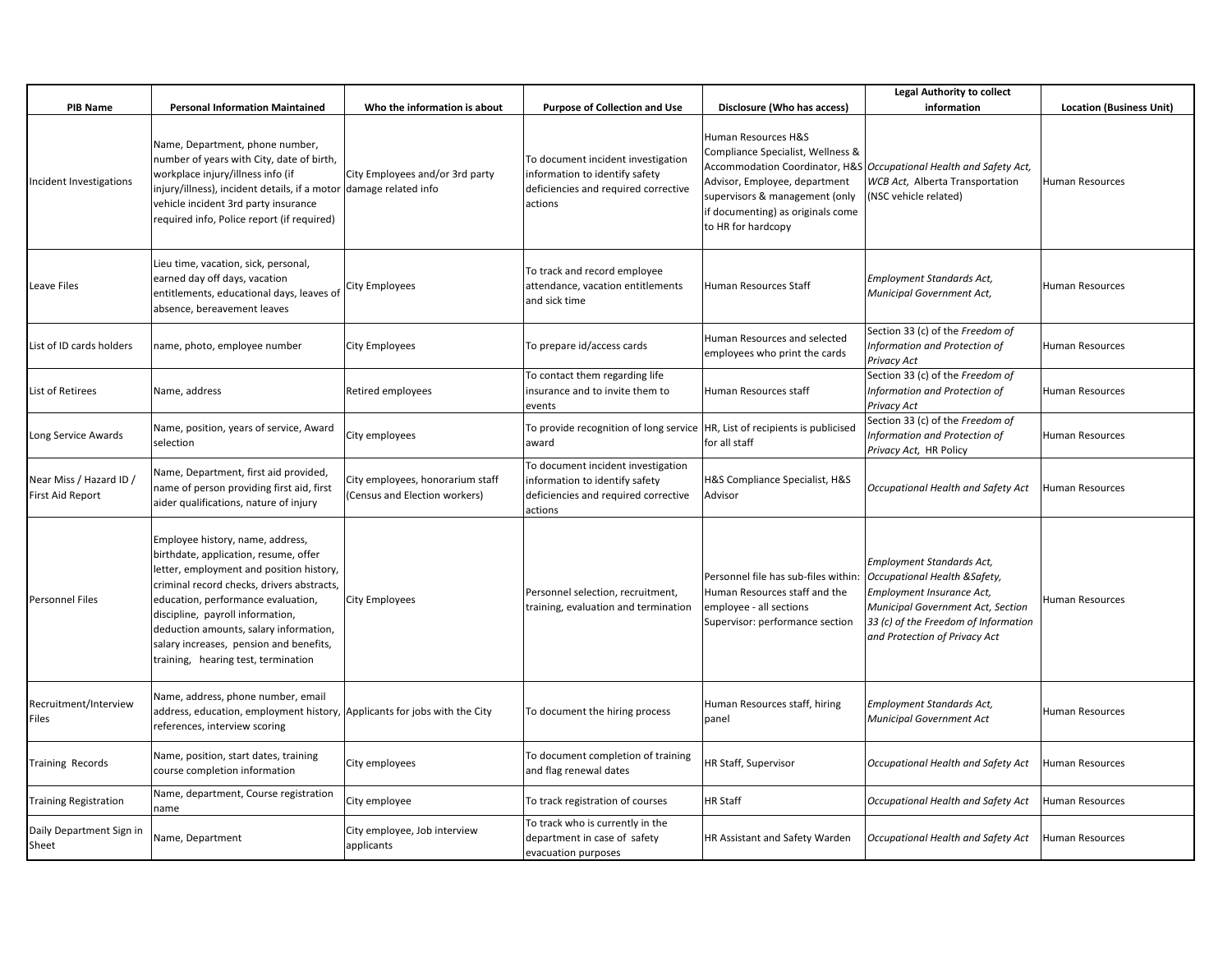| <b>PIB Name</b>                                                           | <b>Personal Information Maintained</b>                                                                                                                                                | Who the information is about                                                          | <b>Purpose of Collection and Use</b>                                                                                           | Disclosure (Who has access)                                            | <b>Legal Authority to collect</b><br>information                                                                                | <b>Location (Business Unit)</b> |
|---------------------------------------------------------------------------|---------------------------------------------------------------------------------------------------------------------------------------------------------------------------------------|---------------------------------------------------------------------------------------|--------------------------------------------------------------------------------------------------------------------------------|------------------------------------------------------------------------|---------------------------------------------------------------------------------------------------------------------------------|---------------------------------|
| <b>HR Announcements</b>                                                   | Name, Start or End date, Position,<br>Department                                                                                                                                      | <b>City Employees</b>                                                                 | To Announce new staff or departure<br>of existing staff                                                                        | All staff                                                              | Section 33 (c) of the Freedom of<br>Information and Protection of<br>Privacy Act                                                | Human Resources                 |
| Contacts                                                                  | Name, job title, phone number,<br>addresses, email addresses, photo                                                                                                                   | City employees with outlook account                                                   | Finding aid to email and call fellow<br>employees                                                                              | City staff                                                             | Section 33 (c) of the Freedom of<br>Information and Protection of<br>Privacy Act                                                | Innovation and Technology       |
| <b>Building Permit</b><br>Applications                                    | Municipal address, legal description,<br>Business name, applicant name, address,<br>phone, email, property owner name,<br>phone number, contractors, phone<br>number, signature, fees | Applicant, property owner,<br>contractors                                             | To review building permit<br>applications and to contact applicant,<br>property owners and contractors                         | Inspection Services staff, public<br>upon request                      | Section 33 (c) of the Freedom of<br>Information and Protection of<br>Privacy Act. Municipal Government<br>Act. Safety Codes Act | <b>Inspection Services</b>      |
| <b>Building Permits</b>                                                   | Permit number, municipal address, legal<br>description, applicant name, address and<br>phone number, property owner name,<br>address, fees paid                                       | Applicant, property owner                                                             | Issued Building Permit that may<br>contain conditions                                                                          | Inspection Services staff, accounts<br>receivable, public upon request | Section 33 (c) of the Freedom of<br>Information and Protection of<br>Privacy Act. Municipal Government<br>Act. Safety Codes Act | <b>Inspection Services</b>      |
| Trade Permits (Plumbing,<br>Electrical, Gas, HVAC,<br>Mechanical          | Name, address, email, phone number,<br>signature                                                                                                                                      | Applicant/Contractor                                                                  | To issue a building permit and to be<br>able to contact the<br>applicant/contractor                                            | Inspection Services staff, Public<br>upon request                      | Section 33 (c) of the Freedom of<br>Information and Protection of<br>Privacy Act. Municipal Government<br>Act. Safety Codes Act | <b>Inspection Services</b>      |
| <b>Access and Privacy</b><br>Training Registrations and<br>sign in sheets | Name, department, business phone<br>number                                                                                                                                            | Employees who register and attend<br>training courses, workshops and othe<br>sessions | To register employees in access and<br>privacy training courses, workshops<br>and sessions, and maintain lists of<br>attendees | <b>FOIP Office Staff</b>                                               | Section 33 (c) of the Freedom of<br>Information and Protection of<br>Privacy Act                                                | Legislative Services            |
| Application for<br><b>Development Appeal</b>                              | Name, Address, Telephone Numbers,<br>Fax Number                                                                                                                                       | Development Appeal Appellants                                                         | To process Development Appeals                                                                                                 | Legislative Services Staff, Planning<br>Staff                          | Section 33 (c) of the Freedom of<br>Information and Protection of<br>Privacy Act                                                | Legislative Services            |
| Application for<br><b>Subdivision Appeal</b>                              | Name, Address, Telephone Numbers,<br>Fax Number                                                                                                                                       | Subdivision Appeal Appellants                                                         | To process Subdivision Appeals                                                                                                 | Legislative Services Staff, Planning<br>Staff                          | Section 33 (c) of the Freedom of<br>Information and Protection of<br>Privacy Act                                                | Legislative Services            |
| Applications for Civic<br>Agencies                                        | Name, address, telephone numbers,<br>email addresses, occupation, work<br>experience, volunteer activities                                                                            | Civic Agency applicants                                                               | For recruitment to various Board and<br>Committee positions                                                                    | Legislative Services Staff                                             | Section 33 (c) of the Freedom of<br>Information and Protection of<br>Privacy Act                                                | Legislative Services            |
| <b>Assessment Complaints</b><br><b>Agent Authorization</b>                | Assessed Person's Name, Agent's Name,<br>Address, Telephone Number, Fax<br>Number, Email                                                                                              | Assessed Person and Assessed<br>Person's Agent                                        | To authorize an agent to act on<br>behalf of the Assessed person                                                               | Legislative Services staff,<br>Assessment staff                        | Section 33 (c) of the Freedom of<br>Information and Protection of<br>Privacy Act                                                | Legislative Services            |
| Assessment Review Board<br>Complaints                                     | Complainant's Name, Address,<br>Telephone Number, Fax Number, Email<br>address                                                                                                        | Complainants in Assessment Review<br>Process                                          | To process ARB complaints                                                                                                      | Legislative Services staff,<br>Assessment staff                        | Section 33 (c) of the Freedom of<br>Information and Protection of<br>Privacy Act, MGA Section 40                                | Legislative Services            |
| <b>Board and Committee</b><br><b>Membership Lists</b>                     | Name, address, phone number, email,<br>application and assignment                                                                                                                     | Board and committee members                                                           | Recruitment, selection, training, and<br>operation of committees/boards                                                        | Legislative Services Staff<br>(Legislative Section), Board<br>Members  | Section 33 (c) of the Freedom of<br>Information and Protection of<br>Privacy Act                                                | Legislative Services            |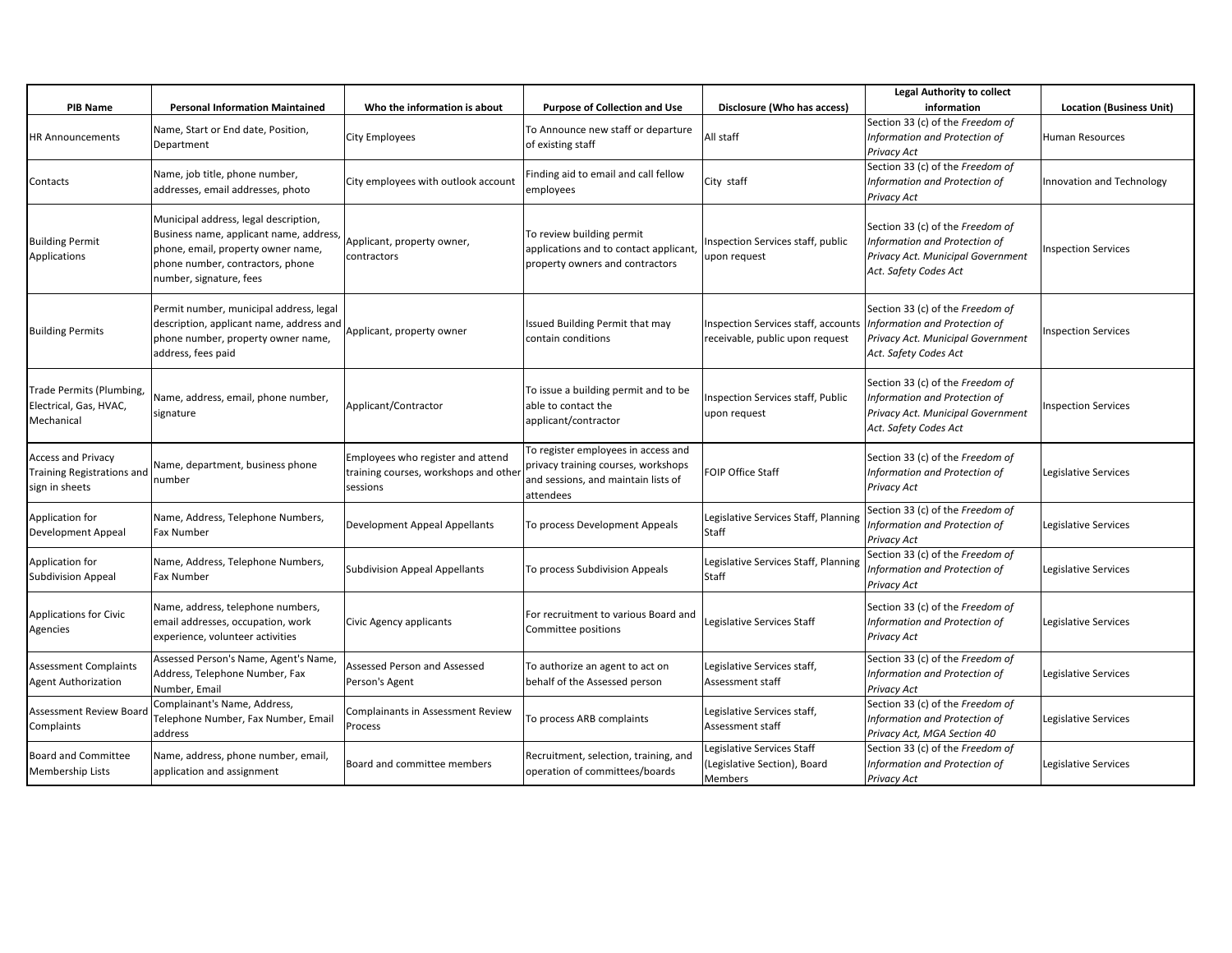|                                                                           |                                                                                                                                                                                                                                                                                    |                                                                                                                                  |                                                                                                                          |                                                                                                                                                                                                                                                               | <b>Legal Authority to collect</b>                                                                                           |                                 |
|---------------------------------------------------------------------------|------------------------------------------------------------------------------------------------------------------------------------------------------------------------------------------------------------------------------------------------------------------------------------|----------------------------------------------------------------------------------------------------------------------------------|--------------------------------------------------------------------------------------------------------------------------|---------------------------------------------------------------------------------------------------------------------------------------------------------------------------------------------------------------------------------------------------------------|-----------------------------------------------------------------------------------------------------------------------------|---------------------------------|
| <b>PIB Name</b>                                                           | <b>Personal Information Maintained</b>                                                                                                                                                                                                                                             | Who the information is about                                                                                                     | <b>Purpose of Collection and Use</b>                                                                                     | Disclosure (Who has access)                                                                                                                                                                                                                                   | information                                                                                                                 | <b>Location (Business Unit)</b> |
| Census Data Collected                                                     | Year of Birth, Gender, Length of<br>Residency, Previous Residence,<br><b>Employment Status, Employment</b><br>Location, Student Status, Student<br>Location, Mother Tongue, Telephone<br>Number (possibly names in Notes fields)                                                   | Residents                                                                                                                        | To conduct a census information is<br>collected. Quality Assurance<br>measures require collection of<br>telephone number | Vendor, Legislative Services Staff,<br>Census Workers, Census<br>Supervisors, Quality Assurance<br>Coordinator                                                                                                                                                | Section 33 (c) of the Freedom of<br>Information and Protection of<br>Privacy Act, Determination of<br>Population Regulation | Legislative Services            |
| Census Staff                                                              | Name, address, phone number, test<br>results, evaluation, positions worked                                                                                                                                                                                                         | Temporary census workers                                                                                                         | Contact and call back                                                                                                    | Legislative Services Staff and<br><b>Census Supervisors</b>                                                                                                                                                                                                   | Section 33 (c) of the Freedom of<br>Information and Protection of<br>Privacy Act                                            | Legislative Services            |
| Census Training Sign-in<br>Sheets                                         | Name, Position                                                                                                                                                                                                                                                                     | Temporary census workers                                                                                                         | To track the attendance of census<br>workers at mandatory training<br>sessions.                                          | Legislative Services Staff                                                                                                                                                                                                                                    | Section 33 (c) of the Freedom of<br>Information and Protection of<br>Privacy Act                                            | Legislative Services            |
| <b>Election Administration</b><br>Forms                                   | Election workers names and signatures                                                                                                                                                                                                                                              | <b>Election workers</b>                                                                                                          | Certification and statements verifying<br>information in relation to election<br>processes                               | <b>Election staff</b>                                                                                                                                                                                                                                         | <b>Local Authorities Election Act</b>                                                                                       | Legislative Services            |
| <b>Election Staff</b>                                                     | Name, address, phone number, test<br>results, evaluation, positions worked                                                                                                                                                                                                         | Temporary election workers                                                                                                       | Contact and call back                                                                                                    | Election staff, Human Resources<br>staff                                                                                                                                                                                                                      | Section 33 (c) of the Freedom of<br>Information and Protection of<br>Privacy Act                                            | Legislative Services            |
| <b>Election staff training</b>                                            | Election workers names and signatures                                                                                                                                                                                                                                              | <b>Election workers</b>                                                                                                          | To track the attendance of election<br>workers at mandatory training<br>sessions.                                        | Legislative Services staff                                                                                                                                                                                                                                    | Section 33 (c) of the Freedom of<br>Information and Protection of<br>Privacy Act                                            | Legislative Services            |
| reedom of Information<br>and Protection of Privacy<br><b>Act Requests</b> | Name (including former names of the<br>person making the request), address,<br>phone number, description of<br>information requested and/or reasons<br>and evidence to correct information, fee<br>paid, banking information,<br>correspondence and copies of requested<br>records | Individuals submitting requests under<br>the Act, including individuals acting<br>on behalf of another person (third<br>parties) | Respond and process requests,<br>compile statistics                                                                      | Information may be shared with<br>other departments during<br>consultations required to process<br>and respond to formal requests<br>made under the Act. Information<br>may be shared with the Office of<br>the Privacy Commissioner during<br>investigations | Section 33 (c) of the Freedom of<br>Information and Protection of<br>Privacy Act                                            | Legislative Services            |
| <b>Nomination Forms</b>                                                   | Name, Address, Telephone Number of<br>Candidates and Name and Address of<br>Nominators                                                                                                                                                                                             | Candidates for Municipal and School<br><b>Elections and Nominators</b>                                                           | To receive nominations for various<br>local jurisdiction offices                                                         | Public upon request, Legislative<br>Services Staff                                                                                                                                                                                                            | <b>Local Authorities Election Act</b>                                                                                       | Legislative Services            |
| Perpetual Care Contracts                                                  | Name of the deceased, date of death,<br>purchaser, address, phone number, type<br>of plot and location of burial, fees, burial<br>permits                                                                                                                                          | Deceased individuals, individuals who<br>purchase/pre-purchase cemetery<br>services                                              | To plot allocations, plot reservations,<br>reservations, payments and<br>information of the deceased                     | Public Works, General public upon<br>request, Finance, Funeral Home                                                                                                                                                                                           | Section 33 (c) of the Freedom of<br>Information and Protection of<br>Privacy Act, Cemeteries Act,<br>Cemetery Bylaw         | Legislative Services            |
| Registered Speakers<br>Forms                                              | Name, Address, Telephone Number,<br><b>Email Address</b>                                                                                                                                                                                                                           | Speakers who register for Public<br>Presentations/Appointments                                                                   | To register the speaker for a council<br>meeting                                                                         | Legislative Services                                                                                                                                                                                                                                          | Section 33 (c) of the Freedom of<br>Information and Protection of<br>Privacy Act                                            | Legislative Services            |
| <b>Voting Register</b>                                                    | Name, address, school trustee choice,<br>signature. Could contain name of<br>objection to vote and reason, physical<br>condition of voter                                                                                                                                          | Voters                                                                                                                           | <b>Statement of Eligibility</b>                                                                                          | Election officials at voting station                                                                                                                                                                                                                          | <b>Local Authorities Election Act</b>                                                                                       | Legislative Services            |
| <b>Mailing Lists</b>                                                      | Name, address, fax, phone number and<br>e-mail                                                                                                                                                                                                                                     | Individuals s who send letters or<br>email to the City                                                                           | Assisting with responding to<br>requests/complainants from<br>individuals                                                | Mayor's Office staff                                                                                                                                                                                                                                          | Section 33 (c) of the Freedom of<br>Information and Protection of<br>Privacy Act                                            | Mayor's Office                  |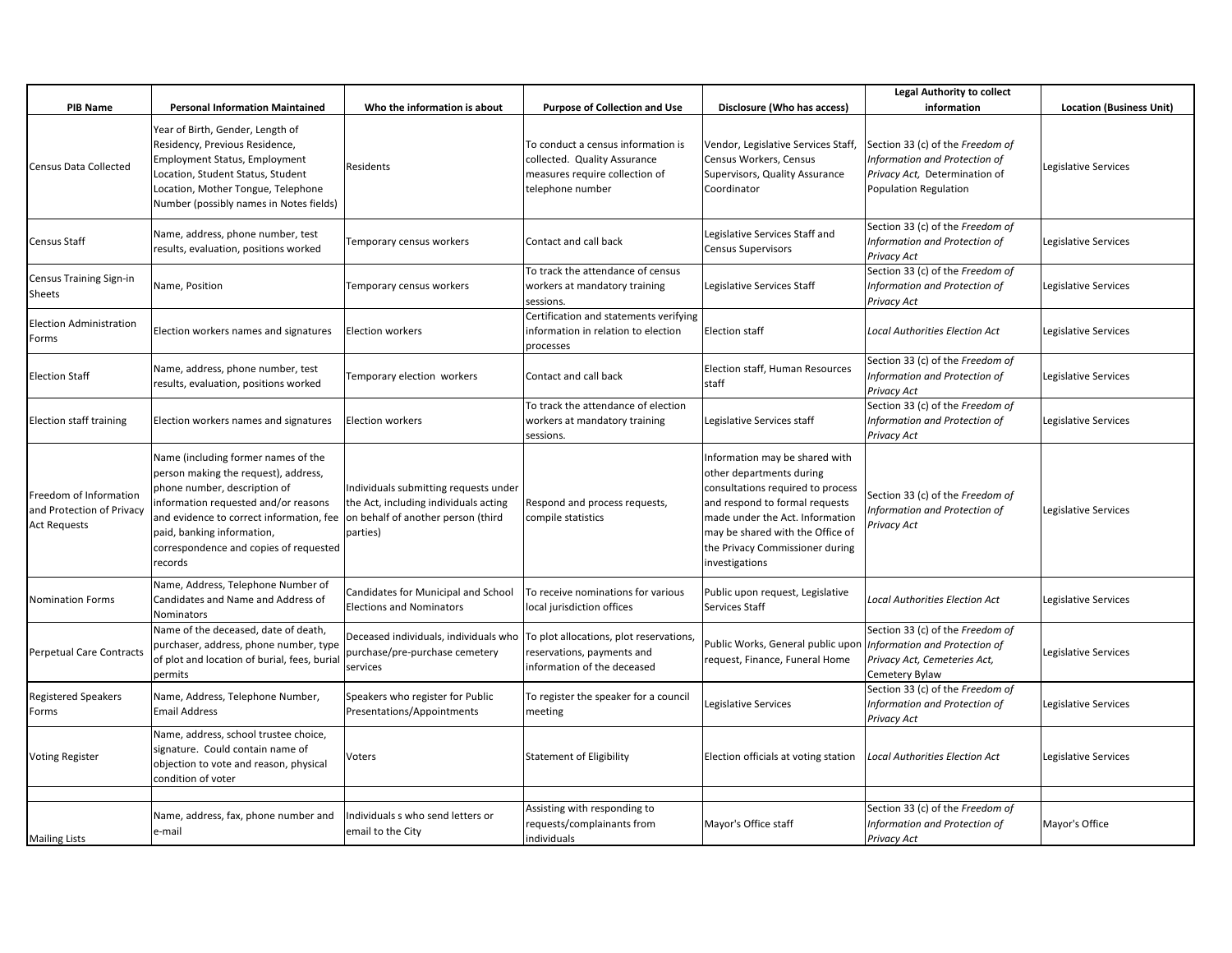|                                        |                                                                                                                                                                                                                                                                                                                                                                                                                                                                                                                                |                                                                                                    |                                                                                                                                                                                                                                                                                                                                                                                                                                                                     |                                                                                                                                                                                                                                                                                                                     | <b>Legal Authority to collect</b>                                                                                |                                 |
|----------------------------------------|--------------------------------------------------------------------------------------------------------------------------------------------------------------------------------------------------------------------------------------------------------------------------------------------------------------------------------------------------------------------------------------------------------------------------------------------------------------------------------------------------------------------------------|----------------------------------------------------------------------------------------------------|---------------------------------------------------------------------------------------------------------------------------------------------------------------------------------------------------------------------------------------------------------------------------------------------------------------------------------------------------------------------------------------------------------------------------------------------------------------------|---------------------------------------------------------------------------------------------------------------------------------------------------------------------------------------------------------------------------------------------------------------------------------------------------------------------|------------------------------------------------------------------------------------------------------------------|---------------------------------|
| <b>PIB Name</b>                        | <b>Personal Information Maintained</b>                                                                                                                                                                                                                                                                                                                                                                                                                                                                                         | Who the information is about                                                                       | <b>Purpose of Collection and Use</b>                                                                                                                                                                                                                                                                                                                                                                                                                                | Disclosure (Who has access)                                                                                                                                                                                                                                                                                         | information                                                                                                      | <b>Location (Business Unit)</b> |
| <b>Animal Control Records</b>          | Name, address, pone number and<br>possibly email address of complainants,<br>victims, witnesses, animal owners and<br>property owners, tenants, agents,<br>trustees, photographs, licensing<br>information, complaint information,<br>notes, notices, legal documents<br>(summons information, hearing notes<br>and decisions, etc.), veterinary records,<br>public health records, breeder<br>information, including animal source<br>information, animal name, description,<br>weight and tattoo or microchip<br>information | Victims, complainants, tenants,<br>witnesses, trustees, agents, property<br>owners                 | For identification of animals and their Legal, Public Works (dispatch),<br>owners and to establish lawful<br>ownership, public health to track<br>communicable diseases and to<br>monitor animal health, investigative<br>purposes                                                                                                                                                                                                                                  | Municipal Enforcement staff,<br><b>Taxation Department, Licensing</b><br>staff, Prosecutor, Court Clerks,<br>Provincial Judges or Justice of the<br>Peace, local veterinary<br>clinics/hospitals, and other animal<br>and government agencies                                                                       | Section 33 (c) of the Freedom of<br>Information and Protection of<br>Privacy Act, Animal Bylaw 11/2013           | <b>Municipal Enforcement</b>    |
| <b>Application for Alarm</b><br>Permit | Alarm address, Name, Date of Birth,<br>Driver's License, Home Phone, Work<br>Phone, Cell Phone, email. If non-for-<br>profit, President, Vice-President,<br>Secretary and Treasurer names and<br>phone numbers                                                                                                                                                                                                                                                                                                                 | Property owner, business owner that<br>have alarm system permits                                   | Billing purposes for contact<br>information and investigation with<br>possible charges under the bylaw.<br>False alarm charges                                                                                                                                                                                                                                                                                                                                      | Municipal Enforcement Staff,<br>Information Technology Staff, Fire<br>Services                                                                                                                                                                                                                                      | Section 33 (c) of the Freedom of<br>Information and Protection of<br>Privacy Act, Alarm Systems Bylaw<br>25/2002 | Municipal Enforcement           |
| <b>Case Files</b>                      | Name, address phone number, email<br>address of complainant, victim,<br>witnesses, animal owners and property<br>and business owners, tenants, trustees,<br>agents, photographs, maps, witness<br>statements, licensing information, notes,<br>notices, legal documents (summons<br>information, first attendance, screening<br>and hearing decisions, prosecution files<br>and dispositions), public health records                                                                                                           | Victims, complainants, witnesses,<br>property and business owners,<br>trustees, agents and tenants | Enforcement and investigation of<br>potential bylaw infractions and<br>evidence for potential court<br>prosecution, providing updates to<br>complainants, legal requirements for<br>prosecution purposes, disposition of<br>complaints and/or investigations, For<br>identification of animals and their<br>owners and to establish lawful<br>ownership, public health to track<br>communicable diseases and to<br>monitor animal health, investigative<br>purposes | Municipal Enforcement staff,<br>Licensing staff, other City<br>departments as appropriate, Legal<br>Services, Taxation Department,<br>Prosecutor, Court Clerks,<br>Provincial Judges or Justice of the<br>Peace, local veterinary<br>clinics/hospitals, other<br>government agencies and<br>Departments as required | Section 33 (c) of the Freedom of<br>Information and Protection of<br>Privacy Act, Animal Bylaw 11/2013           | <b>Municipal Enforcement</b>    |
| Dash Cam Video                         | Video images and audio of traffic stops                                                                                                                                                                                                                                                                                                                                                                                                                                                                                        | Registered vehicle owners, agents,<br>trustees, business owners/operators<br>and drivers           | Evidence for potential court<br>prosecution.                                                                                                                                                                                                                                                                                                                                                                                                                        | <b>Municipal Enforcement Staff</b>                                                                                                                                                                                                                                                                                  | Section 33 (c) of the Freedom of<br>Information and Protection of<br>Privacy Act, Traffic Act                    | Municipal Enforcement           |
| Dog License Information                | Owner's name, address, postal code,<br>phone number, email, payment<br>information                                                                                                                                                                                                                                                                                                                                                                                                                                             | Licensed dog owners                                                                                | To identify and locate dog owners,<br>process applications and issue new<br>licenses                                                                                                                                                                                                                                                                                                                                                                                | Municipal Enforcement Staff                                                                                                                                                                                                                                                                                         | Section 33 (c) of the Freedom of<br>Information and Protection of<br>Privacy Act, Animal Bylaw 11/2013           | Municipal Enforcement           |
| <b>Foster Dog Application</b>          | Temporary caregiver name,<br>home/work/cell phone number, address.<br>Transfer of Ownership name, home/cell<br>phone number. Foster Society<br>representative name, address, phone<br>number                                                                                                                                                                                                                                                                                                                                   | People who foster dogs and Foster<br>Society                                                       | To identify and locate dog owners,<br>process applications and issue new<br>licenses                                                                                                                                                                                                                                                                                                                                                                                | Municipal Enforcement Staff                                                                                                                                                                                                                                                                                         | Section 33 (c) of the Freedom of<br>Information and Protection of<br>Privacy Act                                 | Municipal Enforcement           |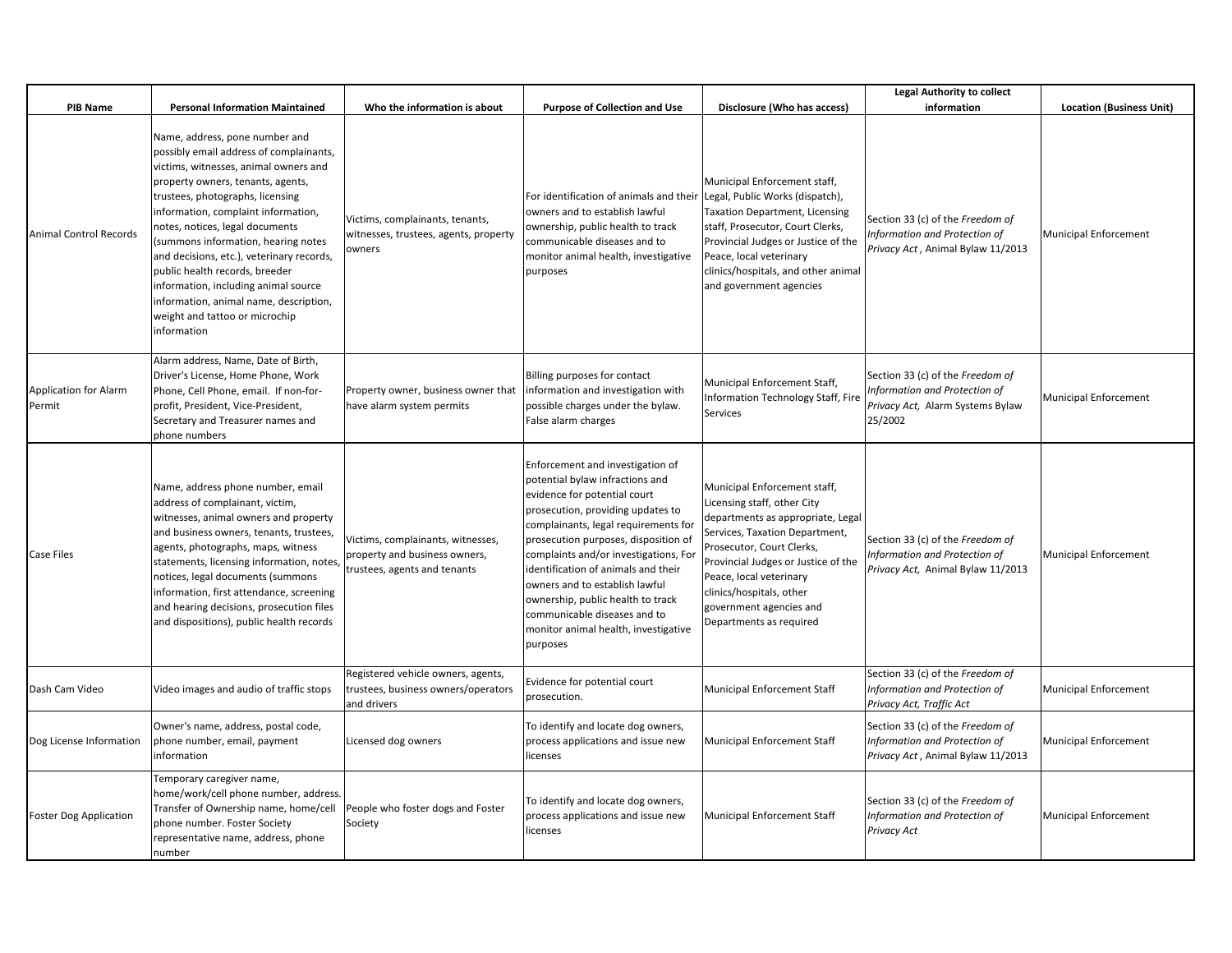|                                                                                                                                                                                                                                                            |                                                                                                                                         |                                                                                          |                                                                                                                                                                                                                    |                                                                                                                                                                                                                                     | <b>Legal Authority to collect</b>                                                                                               |                                 |
|------------------------------------------------------------------------------------------------------------------------------------------------------------------------------------------------------------------------------------------------------------|-----------------------------------------------------------------------------------------------------------------------------------------|------------------------------------------------------------------------------------------|--------------------------------------------------------------------------------------------------------------------------------------------------------------------------------------------------------------------|-------------------------------------------------------------------------------------------------------------------------------------------------------------------------------------------------------------------------------------|---------------------------------------------------------------------------------------------------------------------------------|---------------------------------|
| PIB Name                                                                                                                                                                                                                                                   | <b>Personal Information Maintained</b>                                                                                                  | Who the information is about                                                             | <b>Purpose of Collection and Use</b>                                                                                                                                                                               | Disclosure (Who has access)                                                                                                                                                                                                         | information                                                                                                                     | <b>Location (Business Unit)</b> |
| Parking<br>Ticket/Administrative<br><b>Monetary Penalties</b>                                                                                                                                                                                              | Name, address, phone number of<br>registered vehicle owner, business<br>owner, agent, trustee, birthdate of<br>registered owner         | Registered vehicle owners, agents,<br>trustees, business owners/operators<br>and drivers | Evidence for potential court<br>prosecution, first attendance,<br>screening and hearings disputes,<br>correspondence and mailings of past<br>due notices, notices of trial and<br>collection of outstanding fines. | Municipal Enforcement staff, Legal<br>Services, Financial Services,<br>Taxation Services, Prosecutor,<br>court clerks, provincial judges or<br>Justice of the Peace, Ministry of<br>Transportation and other<br>government agencies | Section 33 (c) of the Freedom of<br>Information and Protection of<br>Privacy Act, Traffic Act                                   | Municipal Enforcement           |
| <b>Applications (Compliance</b><br>Certificate, New Area<br>Structure Plan,<br>Condominium<br>Conversion, Land Use<br>Bylaw Amendment,<br><b>Statutory Plan</b><br>Amendment, Subdivision,<br>Wireless Facility Siting,<br><b>Subdivision Endorsement)</b> | Name, address, email, phone number,<br>signature                                                                                        | Applicant                                                                                | Applications for changes to land or<br>building.                                                                                                                                                                   | Planning and Development staff                                                                                                                                                                                                      | Section 33 (c) of the Freedom of<br>Information and Protection of<br>Privacy Act. Municipal Government<br>Act. Land Use Bylaw   | Planning and Development        |
| Development Permit<br>Applications                                                                                                                                                                                                                         | Municipal address, legal description,<br>applicant name, phone number, mailing<br>address, email, signature, Business<br>License number | <b>Applicants</b>                                                                        | To review development permit<br>applications for approval and to<br>contact applicant                                                                                                                              | Planning and Development staff,<br>Public upon request                                                                                                                                                                              | Section 33 (c) of the Freedom of<br>Information and Protection of<br>Privacy Act. Land Use Bylaw                                | Planning and Development        |
| Development Proposal                                                                                                                                                                                                                                       | Name, address and email                                                                                                                 | <b>Property Owners</b>                                                                   | Notify residents living within 200<br>meters of the proposed development                                                                                                                                           | <b>Development Services Staff</b>                                                                                                                                                                                                   | Section 33 (c) of the Freedom of<br>Information and Protection of<br>Privacy Act. Municipal Government<br>Act. Land Use Bylaw   | Planning and Development        |
| Letters of Credit                                                                                                                                                                                                                                          | Name, address of developer and bank<br>name                                                                                             | Developers                                                                               | <b>Financial Management</b>                                                                                                                                                                                        | Development Services Staff,<br>Finance Staff                                                                                                                                                                                        | Section 33 (c) of the Freedom of<br>Information and Protection of<br>Privacy Act. Land Use Bylaw                                | Planning and Development        |
| Mailing list                                                                                                                                                                                                                                               | Name and address                                                                                                                        | <b>Property Owners</b>                                                                   | Notify residents of a special project                                                                                                                                                                              | Planning and Development staff                                                                                                                                                                                                      | Section 33 (c) of the Freedom of<br>Information and Protection of<br>Privacy Act. Land Use Bylaw                                | Planning and Development        |
| Owner's<br>Authorization/Declaration                                                                                                                                                                                                                       | Name, address, signature                                                                                                                | Owner of property                                                                        | Verification for someone to act on<br>behalf of a property owner                                                                                                                                                   | Planning and Development staff                                                                                                                                                                                                      | Section 33 (c) of the Freedom of<br>Information and Protection of<br>Privacy Act                                                | Planning and Development        |
| Permits for discretionary<br>use                                                                                                                                                                                                                           | Name, address, email                                                                                                                    | Applicant/Contractor                                                                     | Notify residents living within 30<br>meter radius of permit approval                                                                                                                                               | Planning and Development staff,<br>Public upon request                                                                                                                                                                              | Section 33 (c) of the Freedom of<br>Information and Protection of<br>Privacy Act. Municipal Government<br>Act. Safety Codes Act | Planning and Development        |
| <b>Subdivision Notices</b>                                                                                                                                                                                                                                 | Name, address and email                                                                                                                 | <b>Property Owners</b>                                                                   | Notify residents living 100 meters of<br>the application to change                                                                                                                                                 | Planning and Development staff                                                                                                                                                                                                      | Section 33 (c) of the Freedom of<br>Information and Protection of<br>Privacy Act. Municipal Government<br>Act. Safety Codes Act | Planning and Development        |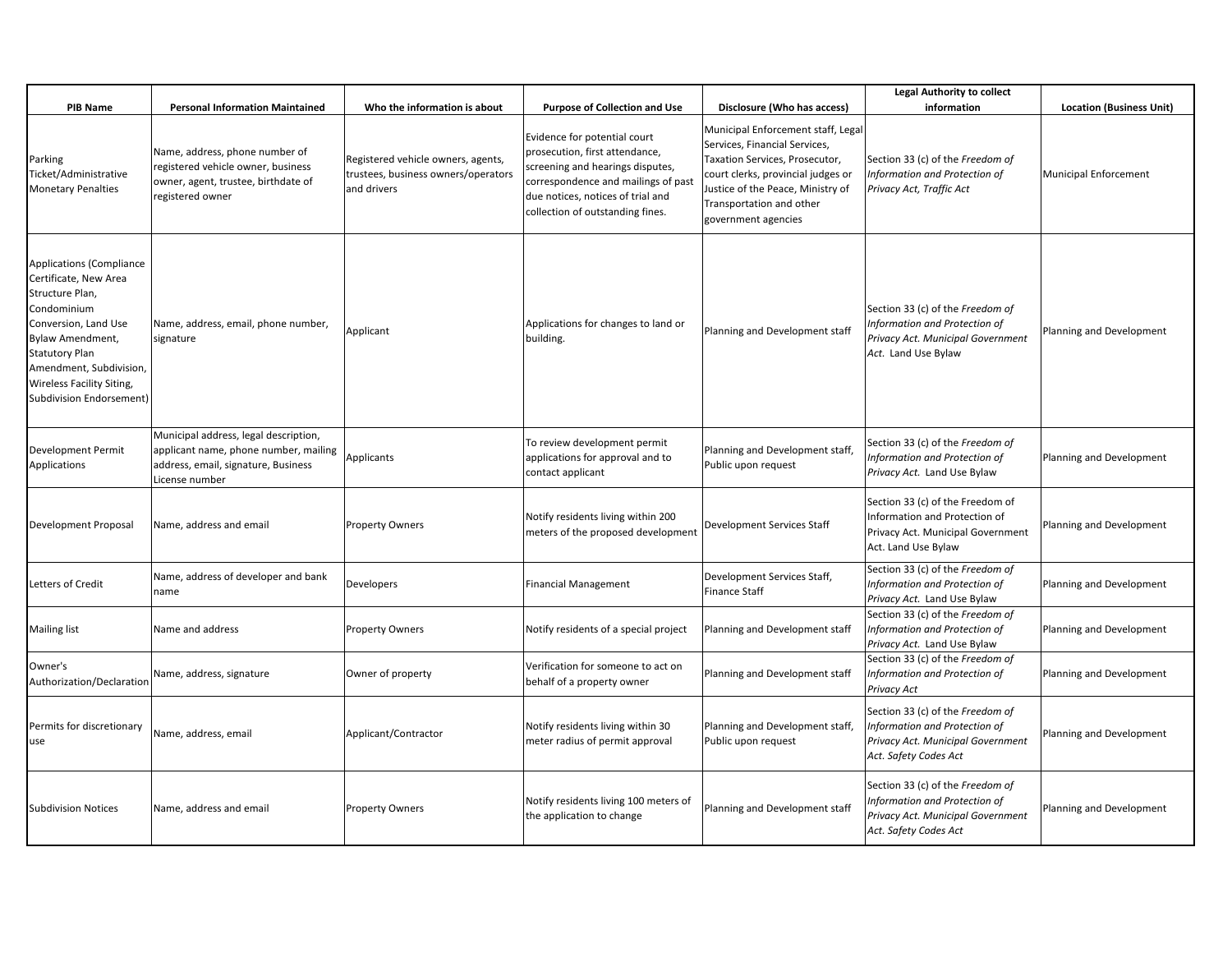|                                                                                                                                     |                                                                                                   |                                                                                                                                   |                                                                                                                                                                         |                                                                                                                                                                                             | <b>Legal Authority to collect</b>                                                                             |                                 |
|-------------------------------------------------------------------------------------------------------------------------------------|---------------------------------------------------------------------------------------------------|-----------------------------------------------------------------------------------------------------------------------------------|-------------------------------------------------------------------------------------------------------------------------------------------------------------------------|---------------------------------------------------------------------------------------------------------------------------------------------------------------------------------------------|---------------------------------------------------------------------------------------------------------------|---------------------------------|
| <b>PIB Name</b>                                                                                                                     | <b>Personal Information Maintained</b>                                                            | Who the information is about                                                                                                      | <b>Purpose of Collection and Use</b>                                                                                                                                    | Disclosure (Who has access)                                                                                                                                                                 | information                                                                                                   | <b>Location (Business Unit)</b> |
| <b>Time Extension</b><br>Agreements/Application<br>(Development Permit,<br>Subdivision or<br><b>Endorsement Approval</b><br>Period) | Name, address                                                                                     | Applicant                                                                                                                         | To extend time for approval                                                                                                                                             | Planning and Development staff                                                                                                                                                              | Section 33 (c) of the Freedom of<br>Information and Protection of<br>Privacy Act. Municipal Government<br>Act | Planning and Development        |
| <b>Access to City Property</b><br>Permits                                                                                           | Name, address, phone number, email                                                                | Businesses and Resident Information                                                                                               | Administration of permits                                                                                                                                               | Public Works, Engineering Services <i>Information and Protection of</i>                                                                                                                     | Section 33 (c) of the Freedom of<br>Privacy Act                                                               | <b>Public Works</b>             |
| Call out List                                                                                                                       | Name, phone number, cell number                                                                   | <b>Public Works Staff</b>                                                                                                         | To contact staff for work assignments<br>outside of regular schedules or to<br>relieve other staff                                                                      | Public Works Staff                                                                                                                                                                          | Section 33 (c) of the Freedom of<br>Information and Protection of<br>Privacy Act                              | <b>Public Works</b>             |
| Hired Snow Removal<br>Packages                                                                                                      | Contractors name, address, phone<br>number, cell number, business licence,<br>insurance, contract | Contractor's working for the City                                                                                                 | Administration of the snow removal<br>program                                                                                                                           | Managers, Supervisors, Office<br>Administration                                                                                                                                             | Section 33 (c) of the Freedom of<br>Information and Protection of<br>Privacy Act                              | <b>Public Works</b>             |
| <b>Hydrant Meters</b>                                                                                                               | Name, address, phone number, email                                                                | Businesses renting hydrant meters                                                                                                 | To ensure proper usage and charges<br>for temporary hydrant meters                                                                                                      | Utilities Department, Office<br>Administration                                                                                                                                              | Section 33 (c) of the Freedom of<br>Information and Protection of<br>Privacy Act                              | <b>Public Works</b>             |
| Key Distribution Records                                                                                                            | Key holders' name, home address, home<br>phone number, cell number, security<br>codes             | Employees with a security code<br>and/or keys to a City owned/leased<br>buildings                                                 | To ensure the security of City<br>buildings and properties and to<br>contact staff to provide access to City<br>buildings and properties in the case<br>of an emergency | Public Works staff as assigned by<br>Asset Management Manager                                                                                                                               | Section 33 (c) of the Freedom of<br>Information and Protection of<br>Privacy Act                              | <b>Public Works</b>             |
| Labour Summary Sheets                                                                                                               | Name, address assignment                                                                          | Casual employees                                                                                                                  | Administer and monitor projects                                                                                                                                         | Office Administrator,<br>Administrative Associates,<br>Manager, Supervisors                                                                                                                 | Section 33 (c) of the Freedom of<br>Information and Protection of<br>Privacy Act                              | <b>Public Works</b>             |
| Report an Issue                                                                                                                     | Name, address, phone number, email,<br>nature of request/complaint                                | <b>Businesses and Residents Services</b>                                                                                          | For action and follow up to<br>complaints/requests for services                                                                                                         | Public Works                                                                                                                                                                                | Section 33 (c) of the Freedom of<br>Information and Protection of<br>Privacy Act                              | <b>Public Works</b>             |
| Sewer Files                                                                                                                         | Name, address, phone number                                                                       | <b>Businesses and Residents Sewer</b><br>Services                                                                                 | For action and follow up to<br>complaints/requests for services                                                                                                         | Utilities Department, Office<br>Administration                                                                                                                                              | Section 33 (c) of the Freedom of<br>Information and Protection of<br>Privacy Act                              | <b>Public Works</b>             |
| <b>Snow Gate Passes</b>                                                                                                             | Key holders' name, address, phone<br>number, cell number, security codes                          | Contractor's working for the City                                                                                                 | To allow access and monitor proper<br>use of snow dump                                                                                                                  | Managers, Supervisors, Office<br>Administration                                                                                                                                             | Section 33 (c) of the Freedom of<br>Information and Protection of<br>Privacy Act.                             | <b>Public Works</b>             |
| Video Digital Recordings                                                                                                            | Images of individuals                                                                             | Individuals in City buildings or on City   To monitor security in City buildings<br>properties monitored by video<br>surveillance | and properties and to act upon any<br>criminal behaviours                                                                                                               | Staff as assigned by Asset<br>Management Manager, Law<br>enforcement, Senior City<br>Administration, Legal, IT Staff, Risk<br>Management. External: Security<br>Operations Centre in Ottawa | Section 33 (c) of the Freedom of<br>Information and Protection of<br>Privacy Act                              | <b>Public Works</b>             |
| Visitor Sign in Register                                                                                                            | Name, date, time in/out, purpose of visit Visitors to Public Works Building                       |                                                                                                                                   | Security and safety of visitors and<br>staff in case of incident or emergency<br>evacuation                                                                             | Public Works Staff, emergency<br>personal, law enforcement                                                                                                                                  | Section 33 (c) of the Freedom of<br>Information and Protection of<br>Privacy Act                              | <b>Public Works</b>             |
|                                                                                                                                     | Water Meter Information   Name, address, phone number                                             | <b>Businesses and Residents Water</b><br>Services                                                                                 | For action and follow up to<br>complaints/requests for services                                                                                                         | Utilities Department, Office<br>Administration                                                                                                                                              | Section 33 (c) of the Freedom of<br>Information and Protection of<br>Privacy Act                              | <b>Public Works</b>             |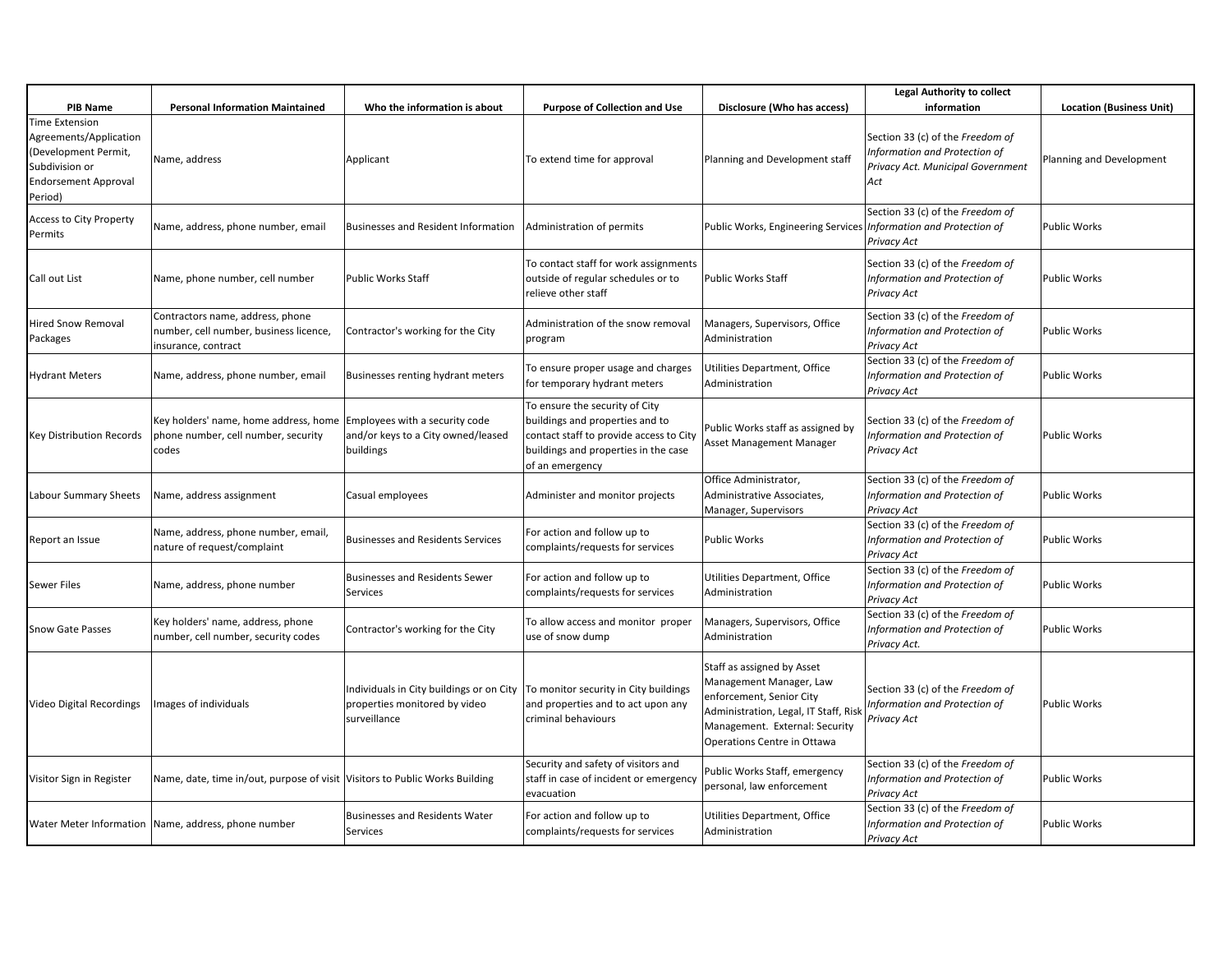|                                                 |                                                                                                                                                                                                                                                                                                                                                                                                                                                                                                      |                                                                                      |                                                                                                                                                                                                                                                                                                      |                                                                                                                                                                                                                               | <b>Legal Authority to collect</b>                                                |                                              |
|-------------------------------------------------|------------------------------------------------------------------------------------------------------------------------------------------------------------------------------------------------------------------------------------------------------------------------------------------------------------------------------------------------------------------------------------------------------------------------------------------------------------------------------------------------------|--------------------------------------------------------------------------------------|------------------------------------------------------------------------------------------------------------------------------------------------------------------------------------------------------------------------------------------------------------------------------------------------------|-------------------------------------------------------------------------------------------------------------------------------------------------------------------------------------------------------------------------------|----------------------------------------------------------------------------------|----------------------------------------------|
| <b>PIB Name</b>                                 | <b>Personal Information Maintained</b>                                                                                                                                                                                                                                                                                                                                                                                                                                                               | Who the information is about                                                         | <b>Purpose of Collection and Use</b>                                                                                                                                                                                                                                                                 | Disclosure (Who has access)                                                                                                                                                                                                   | information                                                                      | <b>Location (Business Unit)</b>              |
| Casual Labour                                   | Copies of Letter of Offers, Check off list,<br>Name, position, evaluation, training,<br>timesheet, working schedule                                                                                                                                                                                                                                                                                                                                                                                  | Seasonal casual employees                                                            | Call Backs and reference                                                                                                                                                                                                                                                                             | Office Administrator,<br>Administrative Associates                                                                                                                                                                            | Section 33 (c) of the Freedom of<br>Information and Protection of<br>Privacy Act | Public Works (HR retains<br>original)        |
| <b>Community Recreation</b><br>Access Database  | Organization name, address, phone<br>number, email, contact names &<br>position                                                                                                                                                                                                                                                                                                                                                                                                                      | Organizations who receive support<br>from Community Recreation<br>Coordinators (CRC) | To track organization information,<br>meetings, notes, when CRC met with<br>group, hold documents (insurance,<br>leases, etc.)                                                                                                                                                                       | <b>Recreation &amp; Parks Staff</b>                                                                                                                                                                                           | Section 33 (c) of the Freedom of<br>Information and Protection of<br>Privacy Act | Recreation & Parks (Community<br>Recreation) |
| <b>Facility and Equipment</b><br><b>Booking</b> | Name, address, email, phone number,<br>membership/team list (includes names,<br>addresses, phone numbers and<br>birthdays). Name of organization                                                                                                                                                                                                                                                                                                                                                     | Individuals and organizations seeking<br>to rent facilities and equipment            | To book facilities and equipment                                                                                                                                                                                                                                                                     | Recreation & Parks Staff, Public<br><b>Works Staff</b>                                                                                                                                                                        | Section 33 (c) of the Freedom of<br>Information and Protection of<br>Privacy Act | Recreation & Parks (Community<br>Recreation) |
| Claimed Lost and Found<br>Form                  | Owners name, date, GSR, item<br>description, contact log                                                                                                                                                                                                                                                                                                                                                                                                                                             | Known owners of lost/found items                                                     | To maintain a timely pick up of items   Recreation and Parks - Guest<br>turned in to GS                                                                                                                                                                                                              | Services                                                                                                                                                                                                                      | Section 33 (c) of the Freedom of<br>Information and Protection of<br>Privacy Act | <b>Recreation and Parks</b>                  |
| <b>Program Registrations</b>                    | Contains contact information (name,<br>address, phone number(s), email<br>address (optional?)), date of birth, age,<br>sex, financial transactions, health card<br>number, medical/behavioural/dietary<br>information, physician contact<br>information, emergency contact (phone<br>number and relationship to the<br>member), waivers and program specific<br>prerequisites, name of school with which<br>child is registered, contact information<br>for persons authorized to pick up a<br>minor | Individuals seeking to join Recreation<br>and Aquatics programs                      | To assess eligibility and register<br>participants in recreation programs.<br>To provide verification for eligibility<br>of Certifications resulting from<br><b>Aquatic Program Registrations</b><br>To send out program registration<br>emails. To send out our monthly<br>Servus Place eNewsletter | Recreation & Parks Staff, (Servus<br>Place, Fountain Park Recreation<br>Centre) and Community Services<br>Main Office. Aquatic Certification Privacy Act<br>information is shared with<br>Certifying body- Lifesaving Society | Section 33 (c) of the Freedom of<br>Information and Protection of                | <b>Recreation and Parks</b>                  |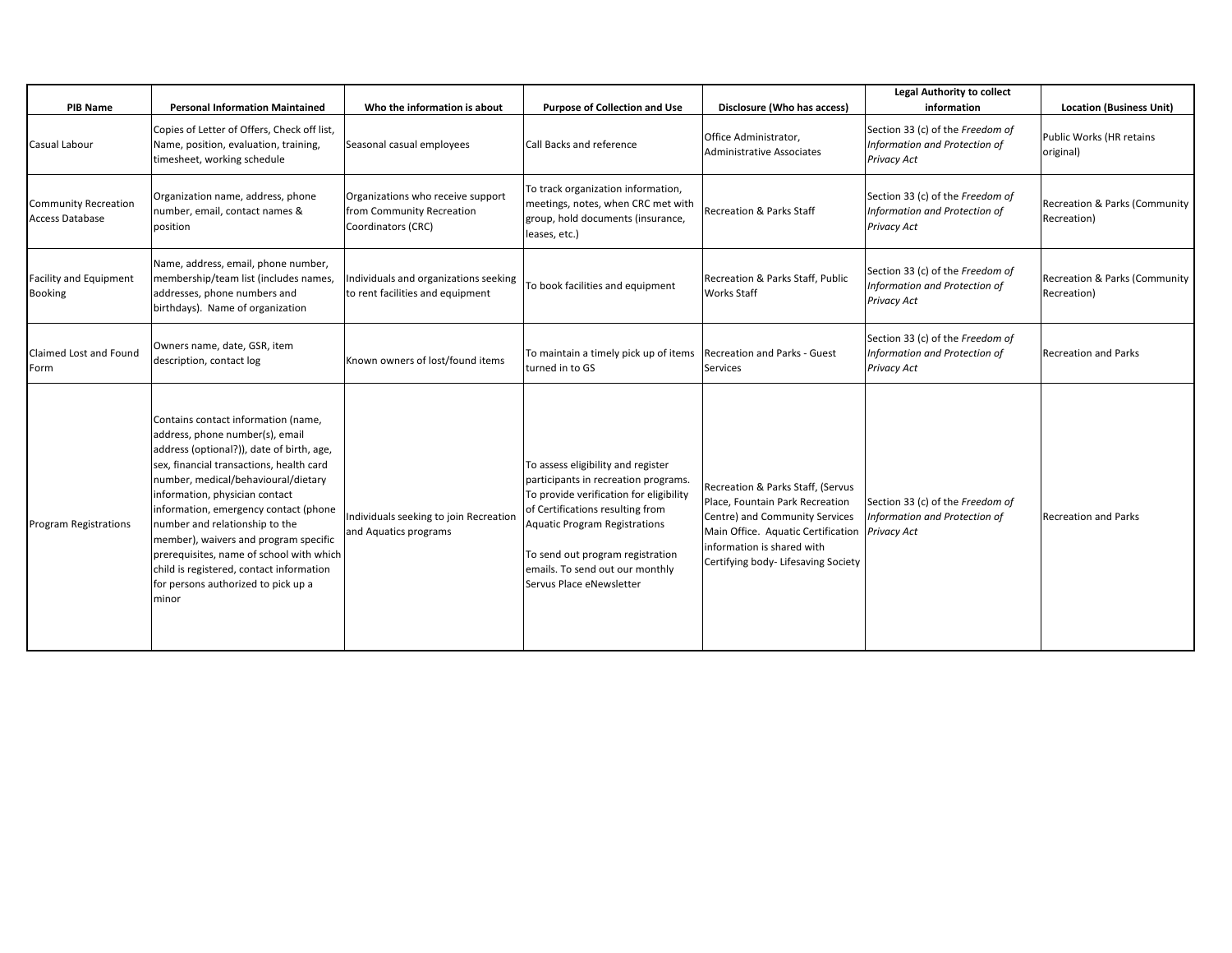|                                     |                                                                                                                                                                                                                                                                                                                                                                                                                                |                                                                                                        |                                                                                                                                               |                                                                                                                  | <b>Legal Authority to collect</b>                                                       |                                                           |
|-------------------------------------|--------------------------------------------------------------------------------------------------------------------------------------------------------------------------------------------------------------------------------------------------------------------------------------------------------------------------------------------------------------------------------------------------------------------------------|--------------------------------------------------------------------------------------------------------|-----------------------------------------------------------------------------------------------------------------------------------------------|------------------------------------------------------------------------------------------------------------------|-----------------------------------------------------------------------------------------|-----------------------------------------------------------|
| <b>PIB Name</b>                     | <b>Personal Information Maintained</b>                                                                                                                                                                                                                                                                                                                                                                                         | Who the information is about                                                                           | <b>Purpose of Collection and Use</b>                                                                                                          | Disclosure (Who has access)                                                                                      | information                                                                             | <b>Location (Business Unit)</b>                           |
| <b>Special Needs</b><br>Information | Contains contact information (name,<br>address, phone number(s), email<br>address (optional?)), age, gender,<br>address, parent/guardian contact<br>information, emergency contact,<br>information about disability, supports<br>required, safety plan, behavioural<br>information, medical information, doctor Programs<br>consent forms, mobility information,<br>assessments of communication,<br>behaviour and life skills | Special needs individuals seeking to<br>participate in Recreation Services                             | To assess special needs participants<br>for participation in Recreation<br><b>Services Programs</b>                                           | Recreation & Parks Staff, Servus<br>Place, Fountain Park Recreation<br>Centre, Community Services Main<br>Office | Section 33 (c) of the Freedom of<br>Information and Protection of<br><b>Privacy Act</b> | <b>Recreation and Parks</b>                               |
| <b>Volunteer Management</b>         | Application: name, address, phone<br>number, e-mail, areas of interest, time<br>availability, volunteer and employment<br>history, education history, qualifications,<br>emergency medical information<br>(accepted volunteers only): name,<br>address, date of birth, phone number,<br>name of parent/guardian, doctor's<br>contact information, emergency contact<br>information, medical information                        | Applicants to the volunteer program                                                                    | To process applications to the<br>volunteer program (application) and<br>to provide emergency medical care<br>(emergency medical information) | <b>Community Recreation Branch</b>                                                                               | Section 33 (c) of the Freedom of<br>Information and Protection of<br>Privacy Act        | <b>Recreation and Parks</b>                               |
| <b>Contest Draws</b>                | Name and phone number                                                                                                                                                                                                                                                                                                                                                                                                          | Individuals who enter City contests                                                                    | To notify winner                                                                                                                              | City employee responsible for<br>contest                                                                         | Section 33 (c) of the Freedom of<br>Information and Protection of<br>Privacy Act        | <b>Recreation and Parks</b>                               |
| Photo Release Form                  | Name, child's name (if they participate in<br>the photo shoot)                                                                                                                                                                                                                                                                                                                                                                 | Individuals we take photos of                                                                          | To receive permission to use the<br>person's photos                                                                                           | <b>Recreation Staff</b>                                                                                          | Section 33 (c) of the Freedom of<br>Information and Protection of<br>Privacy Act        | Recreation and Parks                                      |
| Lost and Found Item Pick<br>Up Log  | Owners name, phone number, date,<br>item description, GSR and signature.                                                                                                                                                                                                                                                                                                                                                       | Individuals claiming lost and found<br>items                                                           | Confirmation of an item leaving GS<br>and being returned to owner                                                                             | Recreation and Parks - Guest<br>Services                                                                         | Section 33 (c) of the Freedom of<br>Information and Protection of<br>Privacy Act        | <b>Recreation and Parks</b>                               |
| <b>Mailing List</b>                 | Name, address, phone number, email<br>address, can contain: membership type<br>and expiry dates                                                                                                                                                                                                                                                                                                                                | Membership lists, program<br>egistration participant lists, facility<br>users, community organizations | Invoicing customers, communications                                                                                                           | Recreation & Parks - Guest<br>Services Admin Staff                                                               | Section 33 (c) of the Freedom of<br>Information and Protection of<br>Privacy Act        | <b>Recreation and Parks</b><br>(Guest Services - Finance) |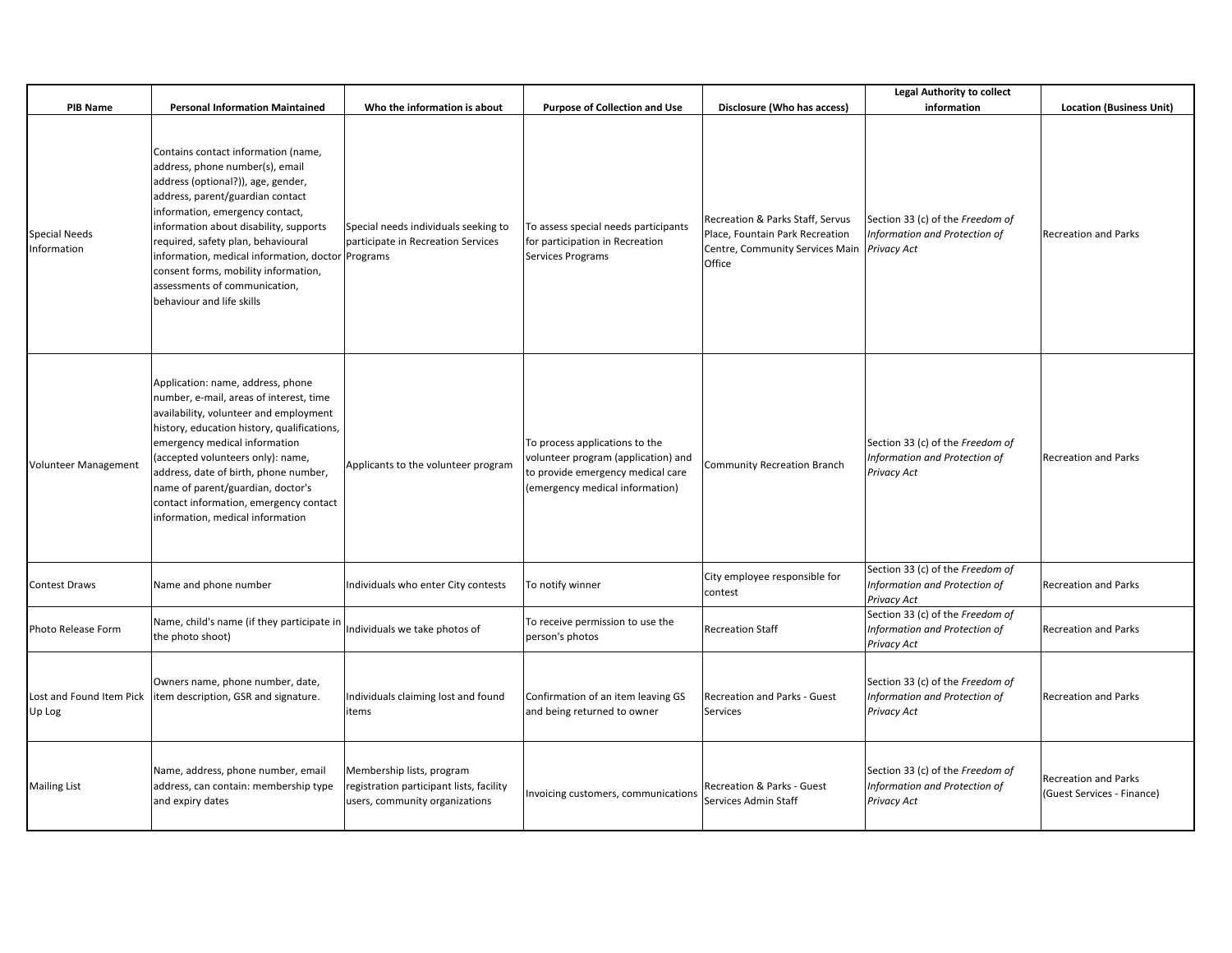|                                                                                  |                                                                                                                                                                                                                                                                                                                                                                                                                                                                                                                                                                                        |                                                                                              |                                                                                                                                                                                                                                              |                                                                                                                            | <b>Legal Authority to collect</b>                                                |                                                 |
|----------------------------------------------------------------------------------|----------------------------------------------------------------------------------------------------------------------------------------------------------------------------------------------------------------------------------------------------------------------------------------------------------------------------------------------------------------------------------------------------------------------------------------------------------------------------------------------------------------------------------------------------------------------------------------|----------------------------------------------------------------------------------------------|----------------------------------------------------------------------------------------------------------------------------------------------------------------------------------------------------------------------------------------------|----------------------------------------------------------------------------------------------------------------------------|----------------------------------------------------------------------------------|-------------------------------------------------|
| <b>PIB Name</b>                                                                  | <b>Personal Information Maintained</b>                                                                                                                                                                                                                                                                                                                                                                                                                                                                                                                                                 | Who the information is about                                                                 | <b>Purpose of Collection and Use</b>                                                                                                                                                                                                         | Disclosure (Who has access)                                                                                                | information                                                                      | <b>Location (Business Unit)</b>                 |
| <b>Facility Memberships</b>                                                      | Contains contact information (name,<br>address, phone number(s), email<br>address (optional?), resident/non-<br>resident, date of birth, age, sex, contact<br>information, financial transactions,<br>medical information, physician contact<br>information, emergency contact (phone<br>number and relationship to the<br>member), any additional client<br>information or details, authorized pick<br>up (name, relationship, notes), photo of<br>individual, member barcode -<br>membership confirmation printout<br>waiver contains: name, address, phone<br>number, and signature | Individuals seeking to take out<br>monthly, annual, or multiple visit<br>membership programs | To create a main profile in the<br>system. Used in the purchase of<br>memberships, passes, and course<br>registrations. Also used to verify age<br>and access for certain programming<br>To send out our monthly Servus Place<br>eNewsletter | Recreation & Parks Staff, Servus<br>Place, Fountain Park Recreation<br>Centre                                              | Section 33 (c) of the Freedom of<br>Information and Protection of<br>Privacy Act | <b>Recreation and Parks</b><br>(Guest Services) |
| Spreadsheet                                                                      | Lost and Found Form and Contact name, phone number, date,<br>item description                                                                                                                                                                                                                                                                                                                                                                                                                                                                                                          | Individuals with lost items                                                                  | Description of lost or found items<br>with contact information of owners if<br>found or returned                                                                                                                                             | Recreation and Parks - Guest<br>Services                                                                                   | Section 33 (c) of the Freedom of<br>Information and Protection of<br>Privacy Act | <b>Recreation and Parks</b><br>(Guest Services) |
| Form                                                                             | Name, phone number, address, email<br>Membership Cancellation address, membership barcodes,<br>signature, consent to contact                                                                                                                                                                                                                                                                                                                                                                                                                                                           | Individual members                                                                           | To gather all needed member<br>information for the purpose of<br>processing membership cancellation                                                                                                                                          | Recreation & Parks - Guest<br>Services Staff                                                                               | Section 33 (c) of the Freedom of<br>Information and Protection of<br>Privacy Act | <b>Recreation and Parks</b><br>(Guest Services) |
| Membership Suspension<br><b>Extension Form</b>                                   | Name, phone number, included<br>member names, date, signature,<br>requested suspension dates                                                                                                                                                                                                                                                                                                                                                                                                                                                                                           | Annual members putting their<br>memberships on hold                                          | Documented and written notification<br>of suspension and extension of<br>individual memberships                                                                                                                                              | Recreation & Parks - Guest<br>Services                                                                                     | Section 33 (c) of the Freedom of<br>Information and Protection of<br>Privacy Act | <b>Recreation and Parks</b><br>(Guest Services) |
| <b>Bad Cheque List</b>                                                           | Contains name, address, email address,<br>phone number of client who has had<br><b>NSF</b>                                                                                                                                                                                                                                                                                                                                                                                                                                                                                             | Individuals, groups who default on<br>outstanding payments                                   | Checking on payments and payment<br>status                                                                                                                                                                                                   | As collected under other PIBs                                                                                              | Section 33 (c) of the Freedom of<br>Information and Protection of<br>Privacy Act | Recreation and Parks & Finance                  |
| <b>Annual Monthly</b><br>Membership Pre-<br><b>Authorized Debit</b><br>Agreement | Name, phone number, address, email<br>address, members included for payment,<br>attached void cheque or credit card<br>information, date and signature                                                                                                                                                                                                                                                                                                                                                                                                                                 | Annual members with monthly<br>payment agreements                                            | To obtain written authorization for<br>monthly withdrawals on account for<br>membership payment                                                                                                                                              | <b>Recreation and Parks - Guest</b><br>Services - Finance directly, all GS<br>staff are able to collect the<br>information | Section 33 (c) of the Freedom of<br>Information and Protection of<br>Privacy Act | <b>Recreation and Parks</b><br>(Guest Services) |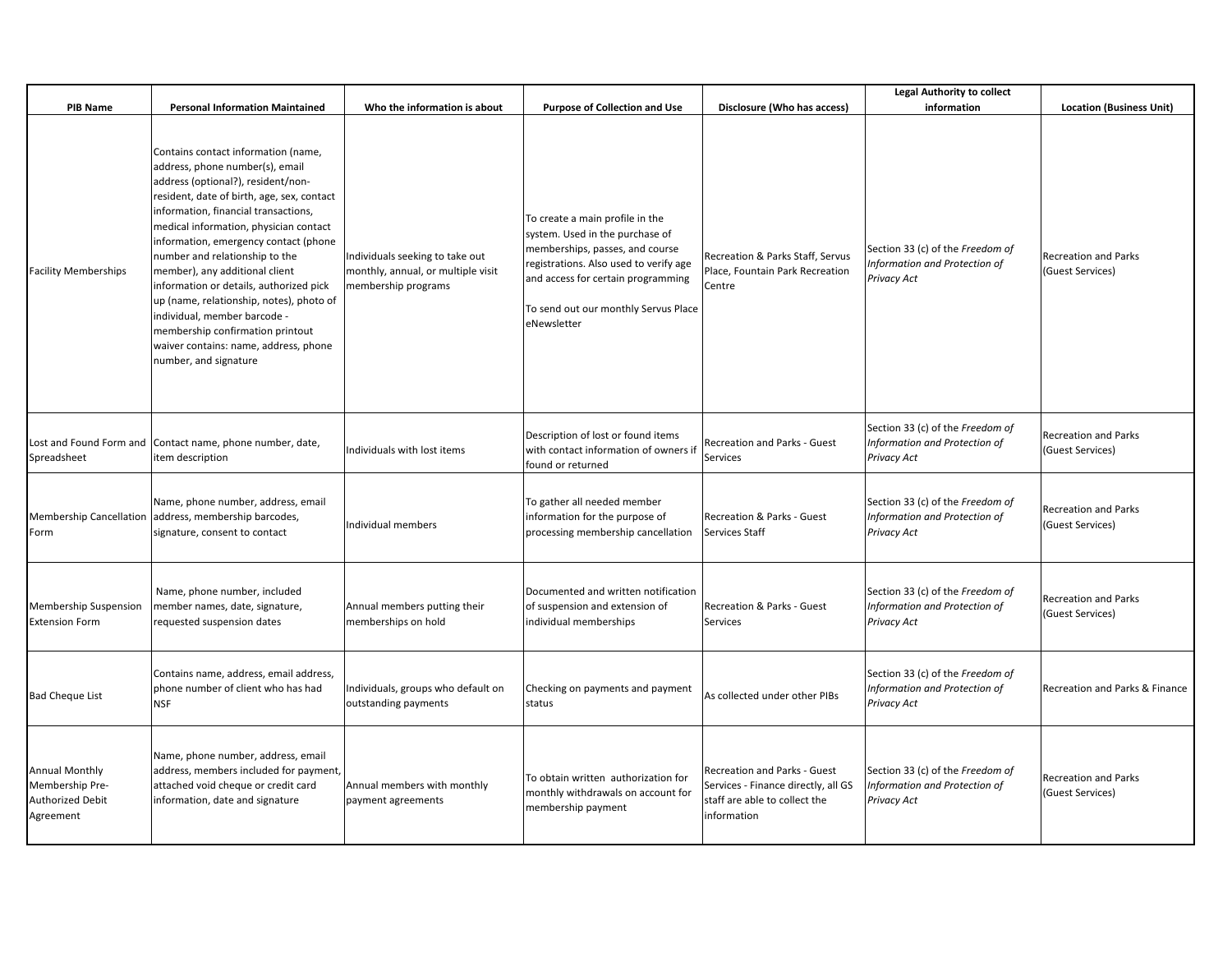| <b>PIB Name</b>                                                          | <b>Personal Information Maintained</b>                                                                                                                                                                                                                                                          | Who the information is about                                                                                           | <b>Purpose of Collection and Use</b>                                                                                                                                        | Disclosure (Who has access)                                                                                                                                                                                                                                                      | <b>Legal Authority to collect</b><br>information                                                                                                                                            | <b>Location (Business Unit)</b>                                         |
|--------------------------------------------------------------------------|-------------------------------------------------------------------------------------------------------------------------------------------------------------------------------------------------------------------------------------------------------------------------------------------------|------------------------------------------------------------------------------------------------------------------------|-----------------------------------------------------------------------------------------------------------------------------------------------------------------------------|----------------------------------------------------------------------------------------------------------------------------------------------------------------------------------------------------------------------------------------------------------------------------------|---------------------------------------------------------------------------------------------------------------------------------------------------------------------------------------------|-------------------------------------------------------------------------|
| Incident Reports, Public<br>and Staff                                    | Contains contact information (name,<br>address, phone number(s), age/DOB,<br>contact person and relationship to the<br>individual, contact person's address,<br>group/team association, date, time,<br>member number).                                                                          | Information related to incidents that<br>relate to public or staff injuries,<br>security breaches, personal conflicts. | Records information to collect details<br>regarding the incident to be reported<br>for purposes of potential legal<br>implications, WCB claims, criminal<br>investigations. | Recreation & Parks Staff, Safety<br>Associate, HR                                                                                                                                                                                                                                | Section 33 (c) of the Freedom of<br>Information and Protection of<br>Privacy Act                                                                                                            | Recreation and Parks<br>(Guest Services, Facility Service<br>Associate) |
| <b>Alberta Collision Report</b>                                          | Name, driver license number, insurer,<br>policy number                                                                                                                                                                                                                                          | Parties to incident                                                                                                    | Claim Handling and Incident Tracking                                                                                                                                        | CoSA: Insurance Claims<br>Coordinator, Risk & Insurance<br>Manager; Other: CoSA Insurer,<br>Lawyer and/or Claims Adjuster                                                                                                                                                        | Section 33 (c) of the Freedom of<br>Information and Protection of<br>Privacy Act                                                                                                            | <b>Risk and Insurance</b>                                               |
| CoSA Claim Form                                                          | Claimant name, address, phone number,<br>date of birth, driver license number,<br>health injury information, email address.<br>Witnesses name, address, phone<br>number. Insurance information,<br>personal injury information, signature of<br>claimant                                        | Parties to incident                                                                                                    | Claim Handling and Incident Tracking                                                                                                                                        | CoSA: Insurance Claims<br>Coordinator, Risk & Insurance<br>Manager; Other: CoSA Insurer,<br>Lawyer and/or Claims Adjuster                                                                                                                                                        | Section 33 (c) of the Freedom of<br>Information and Protection of<br>Privacy Act                                                                                                            | <b>Risk and Insurance</b>                                               |
| CoSA Employee - Incident<br><b>Investigation Report</b>                  | Name, address, phone number, date of<br>birth, driver license number, injury<br>information, driver's history, hours and<br>continuous days worked in shift cycle,<br>number of years in current position.<br>Property Owner, phone number address.<br>Witnesses name, phone number,<br>address | Parties to incident                                                                                                    | Claim Handling and Incident Tracking                                                                                                                                        | CoSA: Insurance Claims<br>Coordinator, Risk & Insurance<br>Manager, Human Resources,<br>Public Works or Transit Garage if<br>motor vehicle incident, Joint<br>Health and Safety Committee, City<br>Manager, Management; Other:<br>CoSA Insurer, Lawyer and/or<br>Claims Adjuster | <b>Traffic Safety and Occupational</b><br>Health and Safety Acts, Section 33<br>(c) of the Freedom of Information<br>and Protection of Privacy Act, CoSA<br><b>Claims Management Policy</b> | Risk and Insurance                                                      |
| CoSA Internal Claim Form                                                 | Name, address, phone number, date of<br>birth, age, gender, driver license                                                                                                                                                                                                                      | Parties to incident                                                                                                    | Claim Handling and Incident Tracking                                                                                                                                        | CoSA: Insurance Claims<br>Coordinator, Risk & Insurance<br>Manager; Other: CoSA Insurer,<br>Lawyer and/or Claims Adjuster                                                                                                                                                        | Section 33 (c) of the Freedom of<br>Information and Protection of<br>Privacy Act                                                                                                            | <b>Risk and Insurance</b>                                               |
| Municipal Users - Short<br>Form Insurance<br>Application (Non-Sport)     | Name, address, phone number, email                                                                                                                                                                                                                                                              | Applicant for insurance                                                                                                | Insurance coverage for event                                                                                                                                                | CoSA: Insurance Claims<br>Coordinator, Risk & Insurance<br>Manager; Other: CoSA Insurer,<br>Lawyer and/or Claims Adjuster                                                                                                                                                        | Section 33 (c) of the Freedom of<br>Information and Protection of<br>Privacy Act                                                                                                            | <b>Risk and Insurance</b>                                               |
| Municipal Users - Short<br>Form Insurance<br><b>Application (Sports)</b> | Name, address, email, phone number,<br>age                                                                                                                                                                                                                                                      | Applicant for insurance                                                                                                | Insurance coverage for event                                                                                                                                                | CoSA: Insurance Claims<br>Coordinator, Risk & Insurance<br>Manager; Other: CoSA Insurer,<br>Lawyer and/or Claims Adjuster                                                                                                                                                        | Section 33 (c) of the Freedom of<br>Information and Protection of<br>Privacy Act                                                                                                            | Risk and Insurance                                                      |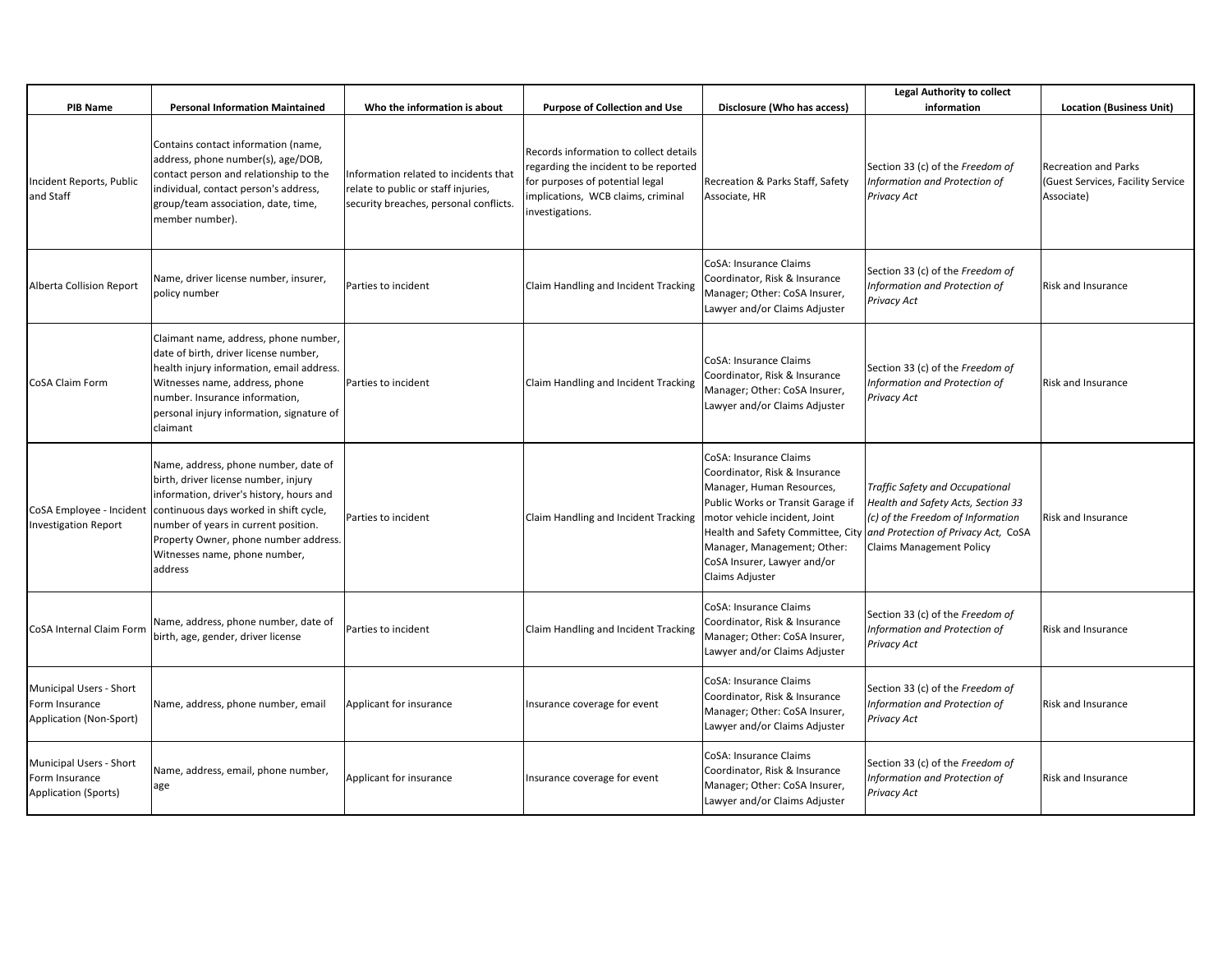| <b>PIB Name</b>                                                               | <b>Personal Information Maintained</b>                                                                                                                                                                  | Who the information is about                                      | <b>Purpose of Collection and Use</b>                                                                               | Disclosure (Who has access)                                                                                               | <b>Legal Authority to collect</b><br>information                                                                          | <b>Location (Business Unit)</b> |
|-------------------------------------------------------------------------------|---------------------------------------------------------------------------------------------------------------------------------------------------------------------------------------------------------|-------------------------------------------------------------------|--------------------------------------------------------------------------------------------------------------------|---------------------------------------------------------------------------------------------------------------------------|---------------------------------------------------------------------------------------------------------------------------|---------------------------------|
| Municipal Users - Special<br><b>Event Performers Liability</b><br>Application | Name, address, phone number, email,<br>date of birth                                                                                                                                                    | Applicant for insurance                                           | Insurance coverage for event                                                                                       | CoSA: Insurance Claims<br>Coordinator, Risk & Insurance<br>Manager; Other: CoSA Insurer,<br>Lawyer and/or Claims Adjuster | Section 33 (c) of the Freedom of<br>Information and Protection of<br>Privacy Act                                          | <b>Risk and Insurance</b>       |
| Public Injury, Incident or<br>Loss Reports                                    | Name, address, phone number, age,<br>date of birth, medical information, first<br>aid information, medical treatments,<br>contact person (if minor), relationship to<br>individual, signature of patron | Parties to incident                                               | Claim Handling and Incident Tracking                                                                               | CoSA: Insurance Claims<br>Coordinator, Risk & Insurance<br>Manager; Other: CoSA Insurer,<br>Lawyer and/or Claims Adjuster | Section 33 (c) of the Freedom of<br>Information and Protection of<br>Privacy Act, CoSA Claims<br><b>Management Policy</b> | <b>Risk and Insurance</b>       |
| PWTransit Collision<br>nvestigation                                           | Name, address, phone number, driver<br>license, date of birth, gender                                                                                                                                   | Parties to incident                                               | Claim Handling and Incident Tracking                                                                               | CoSA: Insurance Claims<br>Coordinator, Risk & Insurance<br>Manager; Other: CoSA Insurer,<br>Lawyer and/or Claims Adjuster | Section 33 (c) of the Freedom of<br>Information and Protection of<br>Privacy Act                                          | Risk and Insurance              |
| Sport Camps -<br>Supplemental Form                                            | Name, email, phone number                                                                                                                                                                               | Applicant for insurance                                           | Insurance coverage for event                                                                                       | CoSA: Insurance Claims<br>Coordinator, Risk & Insurance<br>Manager; Other: CoSA Insurer,<br>Lawyer and/or Claims Adjuster | Section 33 (c) of the Freedom of<br>Information and Protection of<br>Privacy Act                                          | Risk and Insurance              |
| Videos from Transit buses Video Images                                        |                                                                                                                                                                                                         | Parties to incident                                               | Claim Handling and Incident Tracking                                                                               | CoSA: Insurance Claims<br>Coordinator, Risk & Insurance<br>Manager; Other: CoSA Insurer,<br>Lawyer and/or Claims Adjuster | Section 33 (c) of the Freedom of<br>Information and Protection of<br>Privacy Act                                          | <b>Risk and Insurance</b>       |
| Accounts Receivable -<br>Property Tax                                         | Name, address, outstanding amount, roll<br>number                                                                                                                                                       | Property owners in tax arrears                                    | Tax collection                                                                                                     | Staff with Tempest security to<br>access. Provided to Finance for<br>balancing and auditors                               | Municipal Government Act Sections<br>327-329                                                                              | <b>Taxation Services</b>        |
| Paid Tax Receipts                                                             | Name, date of payment, receipt number,<br>property title and amount paid                                                                                                                                | Property owners                                                   | Administer tax levy                                                                                                | Staff with Tempest security to<br>access. Payments are processed<br>through Finance (Cash). Taxation<br>staff             | Municipal Government Act Section<br>342                                                                                   | <b>Taxation Services</b>        |
| Pre-authorized Tax<br>Payment Plan<br>Agreements                              | Contracts with name, address, phone<br>number, bank information and void<br>cheque                                                                                                                      | Property owners                                                   | Monthly tax payments                                                                                               | Staff with Tempest security to<br>access                                                                                  | Municipal Government Act, Section<br>340 & Bylaw 14-2002, Section 4(a)                                                    | <b>Taxation Services</b>        |
| School Support<br>Declarations                                                | School support for name and address                                                                                                                                                                     | Property owners                                                   | Submit school taxation information to<br>province                                                                  | Taxation staff and records staff                                                                                          | Sections 154-156 of the School<br>Act / Province of Alberta. Canada's<br>Constitution                                     | <b>Taxation Services</b>        |
| Laminated wallet sized<br>phone card list                                     | Name and telephone number, home<br>and/or cell phone                                                                                                                                                    | Garage staff, fleet admin staff, front<br>office management staff | So on-call staff can get hold of other<br>staff after-hours for work purposes                                      | Authorized transit staff as<br>designated by Director of Transit                                                          | Section 33 (c) of the Freedom of<br>Information and Protection of<br>Privacy Act                                          | Transit                         |
| Payroll Number<br>document                                                    | Name and Payroll number                                                                                                                                                                                 | Garage staff, fleet admin staff                                   | To complete payroll spreadsheet and<br>leave forms                                                                 | Authorized transit staff as<br>designated by Director of Transit                                                          | Section 33 (c) of the Freedom of<br>Information and Protection of<br>Privacy Act                                          | Transit                         |
| Staff addresses and<br>phone numbers                                          | Home addresses and home/cell phone<br>numbers                                                                                                                                                           | All Transit staff                                                 | For staff to be able to reach<br>employee if late or absent from work   Designated Transit staff<br>without notice |                                                                                                                           | Section 33 (c) of the Freedom of<br>Information and Protection of<br>Privacy Act                                          | Transit                         |